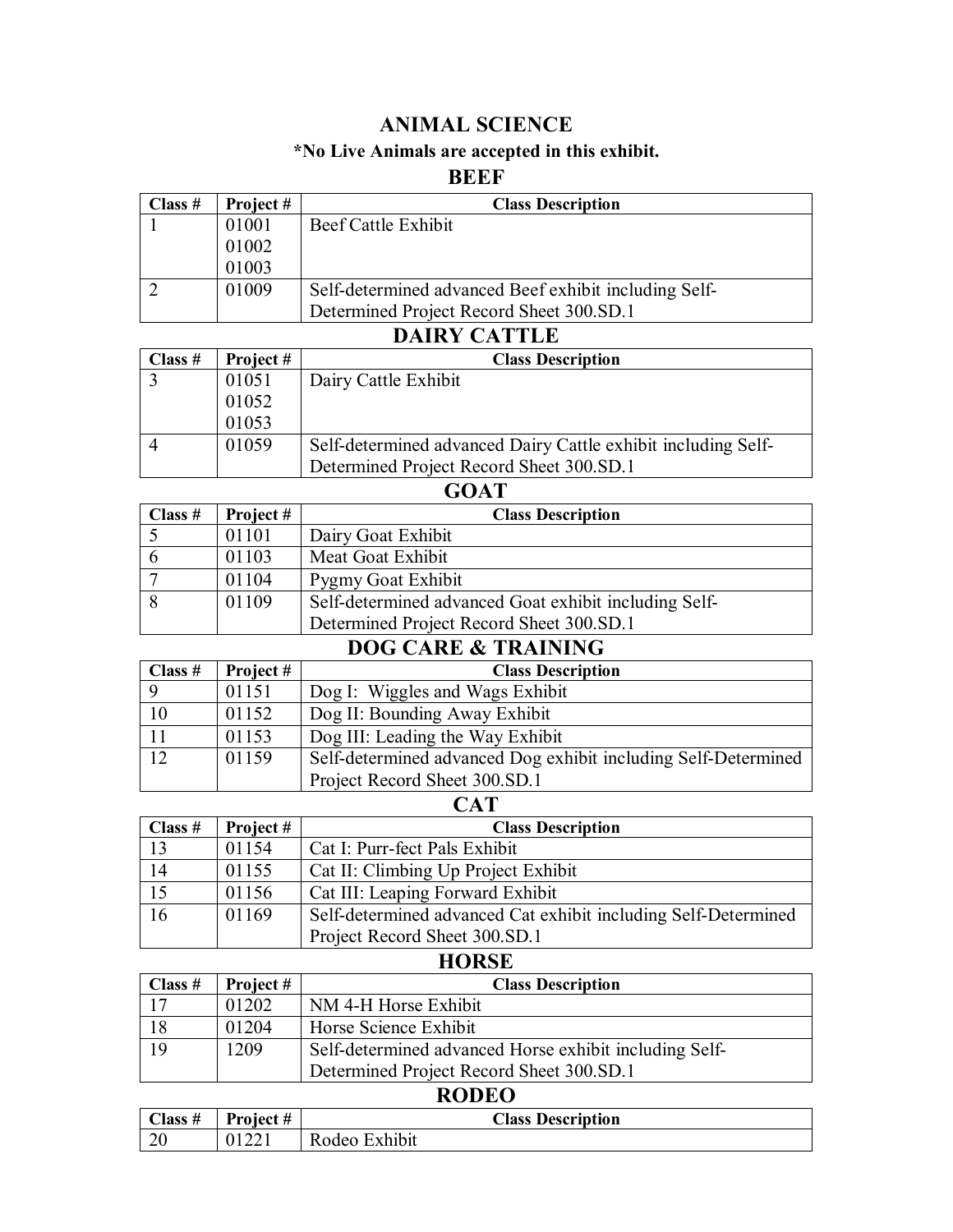|           | 01229 | Self-determined advanced Rodeo exhibit including Self- |
|-----------|-------|--------------------------------------------------------|
|           |       | Determined Project Record Sheet 300.SD.1               |
| DAIII MDV |       |                                                        |

#### **POULTRY**

| Class $#$ | Project # | <b>Class Description</b>                                 |
|-----------|-----------|----------------------------------------------------------|
|           | 01251     | <b>Poultry Production Exhibit</b>                        |
|           | 01259     | Self-determined advanced Poultry exhibit including Self- |
|           |           | Determined Project Record Sheet 300.SD.1                 |

#### **RABBIT**

| Class $#$       | Project # | <b>Class Description</b>                                |
|-----------------|-----------|---------------------------------------------------------|
| 24              | 01301     | Rabbit I: What's Hoppening Exhibit                      |
| $\overline{25}$ | 01302     | Rabbit II: Making Tracks Exhibit                        |
| $\overline{26}$ | 01303     | Rabbit III: All Ears Exhibit                            |
| $\overline{27}$ | 01309     | Self-determined advanced Rabbit exhibit including Self- |
|                 |           | Determined Project Record Sheet 300.SD.1                |

#### **SHEEP**

| Class $#$ | Project # | <b>Class Description</b>                               |
|-----------|-----------|--------------------------------------------------------|
| 28        | 01351     | Market Lamb Exhibit                                    |
| 29        | 01353     | Sheep Production Exhibit                               |
| 30        | 01359     | Self-determined advanced Sheep exhibit including Self- |
|           |           | Determined Project Record Sheet 300.SD.1               |

#### **SWINE**

| Class $#$ | Project # | <b>Class Description</b>                               |
|-----------|-----------|--------------------------------------------------------|
|           | 01401     | Market Swine Exhibit                                   |
|           | 01409     | Self-determined advanced Swine exhibit including Self- |
|           |           | Determined Project Record Sheet 300.SD.1               |

## **VETERINARY SCIENCE**

| Class $#$       | Project # | <b>Class Description</b>                                      |
|-----------------|-----------|---------------------------------------------------------------|
| 33              | 01451     | The Normal Animal Exhibit                                     |
| 34              | 01452     | Animal Disease Exhibit                                        |
| $\overline{35}$ | 01453     | Animal Health and Our World Exhibit                           |
| $\overline{36}$ | 01459     | Self-determined advanced Veterinary Science exhibit including |
|                 |           | Self-Determined Project Record Sheet 300.SD.1                 |

## **SMALL PETS**

| Class $#$ | Project# | <b>Class Description</b>                                    |
|-----------|----------|-------------------------------------------------------------|
| 37        | 01501    | Pet Pals Exhibit                                            |
| 38        | 01501    | Completed Pet Pals Project Workbook                         |
| 39        | 01502    | Scurrying Ahead Exhibit                                     |
| 40        | 01502    | Completed Scurrying Ahead Project Workbook                  |
| 41        | 01504    | <b>Tropical Fish Exhibit</b>                                |
| 42        | 01506    | Hamster Exhibit                                             |
| 43        | 01508    | Guinea Pig Exhibit                                          |
| 44        | 01510    | Birds (Indoor) Exhibit                                      |
| 45        | 01509    | Self-determined advanced Small Pets exhibit including Self- |
|           |          | Determined Project Record Sheet 300.SD.1                    |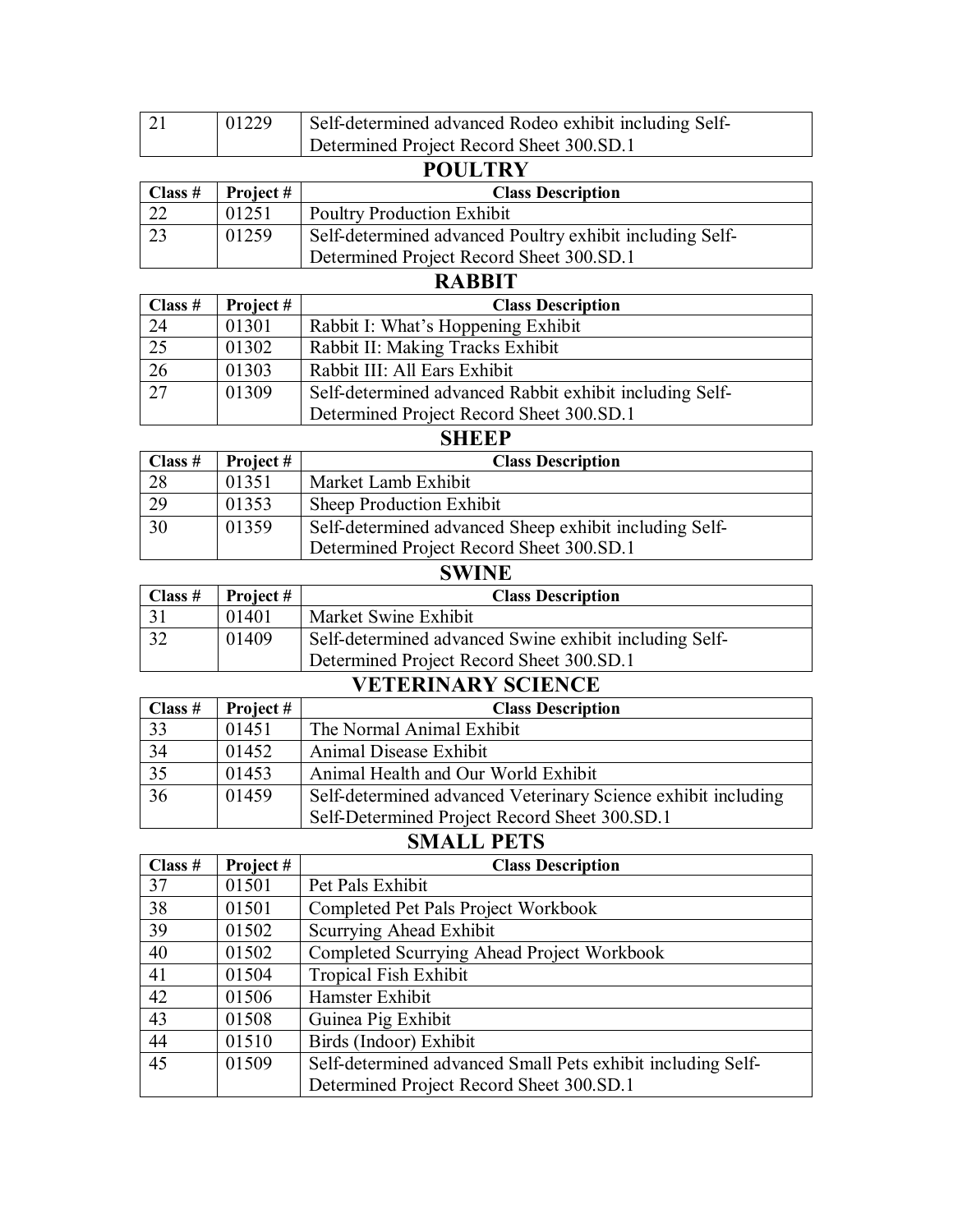## **HORTICULTURE & AGRONOMY PLANT & SOIL SCIENCE**

| Class # | Project# | <b>Class Description</b>                                                                                         |
|---------|----------|------------------------------------------------------------------------------------------------------------------|
| 100     | 02001    | Poster about soils                                                                                               |
| 101     | 02001    | Display board utilizing soils                                                                                    |
| 102     | 02001    | Poster about plant parts and functions                                                                           |
| 103     | 02001    | Display utilizing a live plant to illustrate plant parts (parts must<br>be labeled)                              |
| 104     | 02001    | Terrarium                                                                                                        |
| 105     | 02009    | Self-determined advanced Plant & Soil Science exhibit including<br>Self-Determined Project Record Sheet 300.SD.1 |

#### **GARDENING (FLOWER)**

| Class $#$ | Project # | <b>Class Description</b>                                                                                     |
|-----------|-----------|--------------------------------------------------------------------------------------------------------------|
| 106       | 02102     | <b>Floral Arrangement</b>                                                                                    |
| 107       | 02102     | Exhibit about Flower gardening                                                                               |
| 109       | 02109     | Self-determined advanced Flower Gardening exhibit including<br>Self-Determined Project Record Sheet 300.SD.1 |

## **GARDENING (LANDSCAPE)**

| $\vert$ Class # | Project # | <b>Class Description</b>                                                                                        |
|-----------------|-----------|-----------------------------------------------------------------------------------------------------------------|
| 110             | 02201     | Landscape Gardening Exhibit                                                                                     |
| 111             | 02209     | Self-determined advanced Landscape Gardening exhibit<br>including Self-Determined Project Record Sheet 300.SD.1 |

## **GARDENING (PRODUCE)**

| Class $#$ | Project# | <b>Class Description</b>                                       |
|-----------|----------|----------------------------------------------------------------|
| 112       | 02251    | Produce basket (collection of produce grown by the member and  |
|           |          | list of vegetables included)                                   |
| 113       | 02251    | Gardening Exhibit                                              |
| 114       | 02251    | <b>Completed Project Book</b>                                  |
| 115       | 02259    | Self-determined advanced Vegetable Gardening exhibit including |
|           |          | Self-Determined Project Record Sheet 300.SD.1                  |

## **RANGE PLANT MANAGEMENT**

| $\bigcap$ Class # | Project # | <b>Class Description</b>                                                                                           |
|-------------------|-----------|--------------------------------------------------------------------------------------------------------------------|
| 116               | 02300     | Poster about Range Plant Management                                                                                |
| 117               | 02300     | Ten mounted range plants with 3x5 labels exhibited in a notebook                                                   |
| 118               | 02309     | Self-determined advanced Range Plant Management exhibit<br>including Self-Determined Project Record Sheet 300.SD.1 |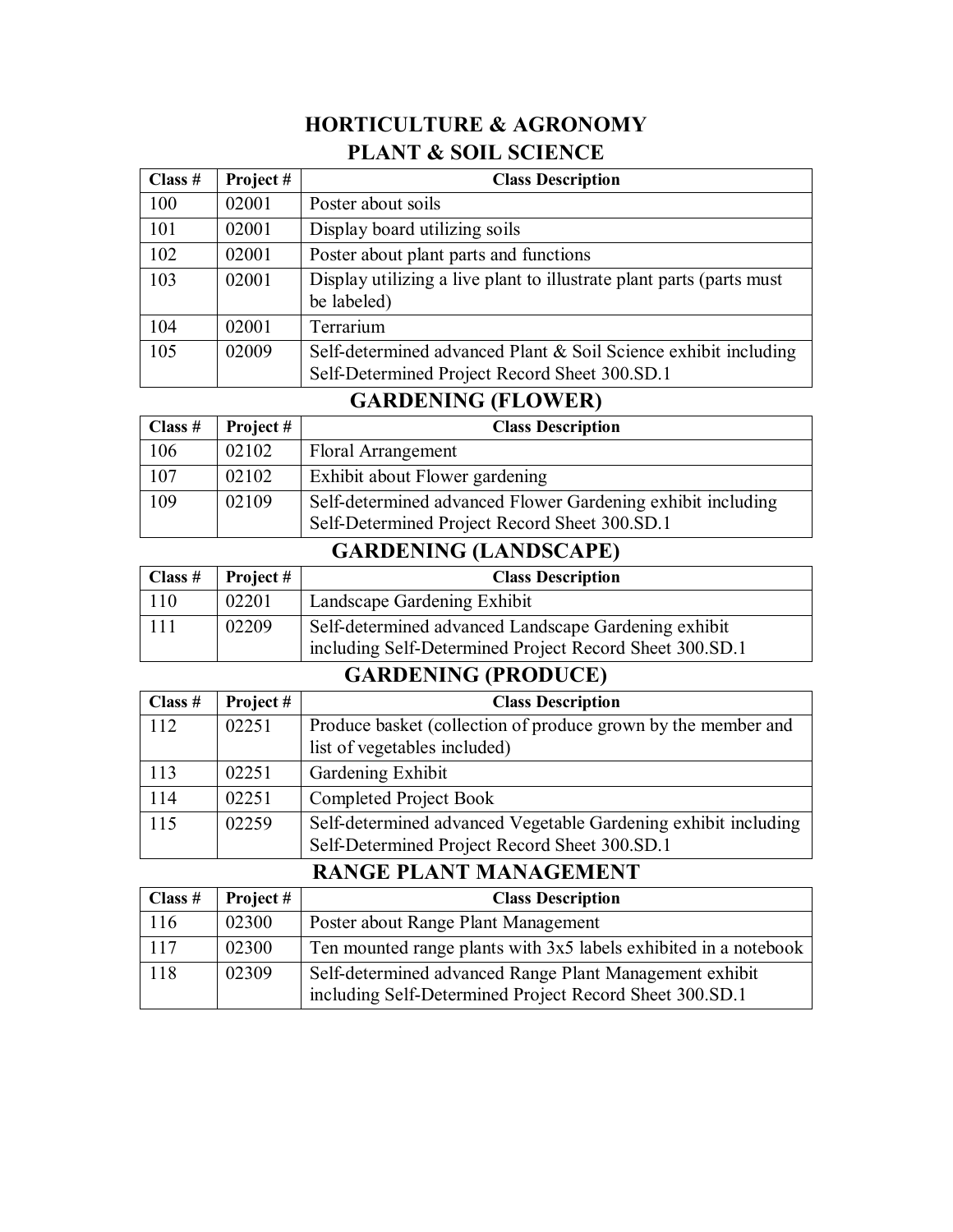| Class $#$ | Project # | <b>Class Description</b>                                          |
|-----------|-----------|-------------------------------------------------------------------|
| 119       | 02401     | Poster about Forestry                                             |
| 120       | 02401     | Forest Tree Collection – cross-section of tree trunk/large branch |
|           |           | with parts labeled & purpose of part listed                       |
| 121       | 02409     | Self-determined advanced Forestry exhibit including Self-         |
|           |           | Determined Project Record Sheet 300.SD.1                          |

**FORESTRY**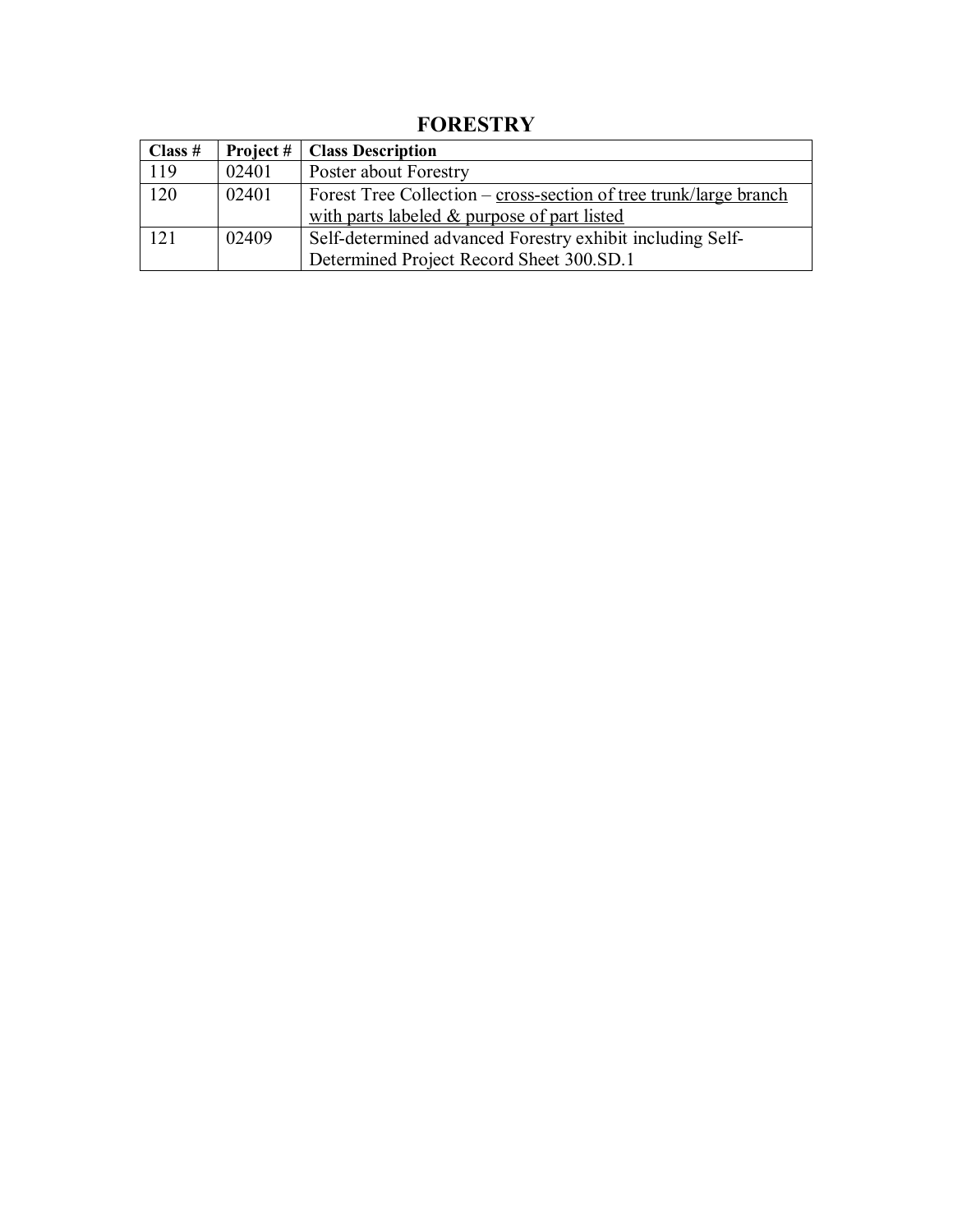## **NATURAL SCIENCE ENTOMOLOGY**

| Class # | Project# | <b>Class Description</b>                                                                                |
|---------|----------|---------------------------------------------------------------------------------------------------------|
| 200     | 03051    | Entomology I exhibit (not an insect collection)                                                         |
| 201     | 03052    | Entomology II Insect Collection (20 specimens from at least 5<br>orders)                                |
| 202     | 03052    | Entomology III Insect Collection (30 specimens from at least 10<br>orders)                              |
| 203     | 03052    | Entomology IV Insect Collection (30 specimens from at least 10<br>orders)                               |
| 204     | 03052    | Entomology V Insect Collection (30 specimens from at least 10<br>orders)                                |
| 205     | 03059    | Self-determined advanced Entomology exhibit including Self-<br>Determined Project Record Sheet 300.SD.1 |

#### **WILDLIFE**

| Class $#$ | Project # | <b>Class Description</b>                                  |
|-----------|-----------|-----------------------------------------------------------|
| 206       | 03101     | Discovering Wildlife in New Mexico exhibit                |
| 207       | 03102     | Small Game of New Mexico exhibit                          |
| 208       | 03103     | Waterfowl Management exhibit                              |
| 209       | 03104     | Big Game of New Mexico exhibit                            |
| 210       | 03105     | Furbearers exhibit                                        |
| 211       | 03109     | Self-determined advanced Wildlife exhibit including Self- |
|           |           | Determined Project Record Sheet 300.SD.1                  |

#### **SHOOTING SPORTS**

| Class # | Project# | <b>Class Description</b>                                       |
|---------|----------|----------------------------------------------------------------|
| 220     | 03201    | Rifle exhibit showing terms, history, parts, equipment or      |
|         |          | techniques                                                     |
| 221     | 03201    | Completed Rifle Member Record (Project) Book (100.F-38 N-20)   |
|         |          | Not the project record form.                                   |
| 222     | 03202    | Pistol exhibit showing terms, history, parts, equipment or     |
|         |          | techniques                                                     |
| 223     | 03202    | Completed Pistol Member Record (Project) Book (100.F-39 N-     |
|         |          | 20) Not the project record form.                               |
| 224     | 03203    | Shotgun exhibit showing terms, history, parts, equipment or    |
|         |          | techniques                                                     |
| 225     | 03203    | Completed Shotgun Member Record (Project) Book (100.F-40 N-    |
|         |          | 18) Not the project record form.                               |
| 226     | 03204    | Archery exhibit showing terms, history, parts, equipment or    |
|         |          | techniques                                                     |
| 227     | 03204    | Completed Archery Member Record (Project) Book (100.F-41A      |
|         |          | N-20) Not the project record form.                             |
| 228     | 03206    | Muzzleloading exhibit showing terms, history, parts, equipment |
|         |          | or techniques                                                  |
| 229     | 03206    | Completed Muzzleloading Member Record (Project) Book           |
|         |          | (100.F-44 N-18) Not the project record form.                   |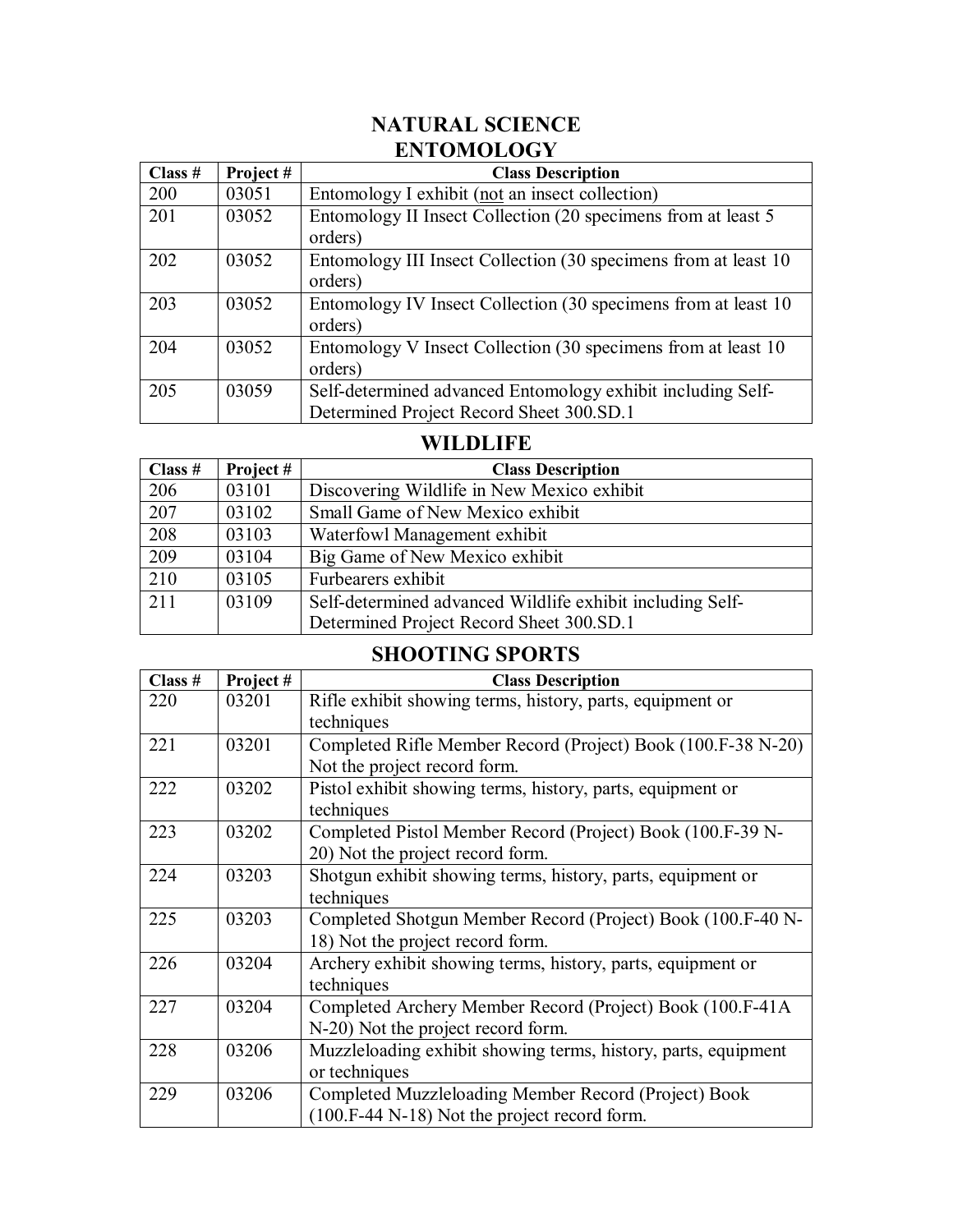| 230 | 03209 | Self-determined advanced Shooting Sports exhibit including Self- |
|-----|-------|------------------------------------------------------------------|
|     |       | Determined Project Record Sheet 300.SD.1                         |

| Class # | Project# | <b>Class Description</b>                                         |
|---------|----------|------------------------------------------------------------------|
| 240     | 03401    | Poster demonstrating common sports fish species found in your    |
|         |          | county and the water where they can be found                     |
| 241     | 03401    | Exhibit on fishing safety                                        |
| 242     | 03401    | Exhibit using rope to demonstrate tying the common knots used    |
|         |          | in fishing                                                       |
| 243     | 03401    | One original fly or lure crafted by the member with a poster     |
|         |          | describing which fish and conditions the fly is designed for and |
|         |          | how to use the tackle properly                                   |
| 244     | 03409    | Self-determined advanced Sport Fishing exhibit including Self-   |
|         |          | Determined Project Record Sheet 300.SD.1                         |

## **SPORT FISHING**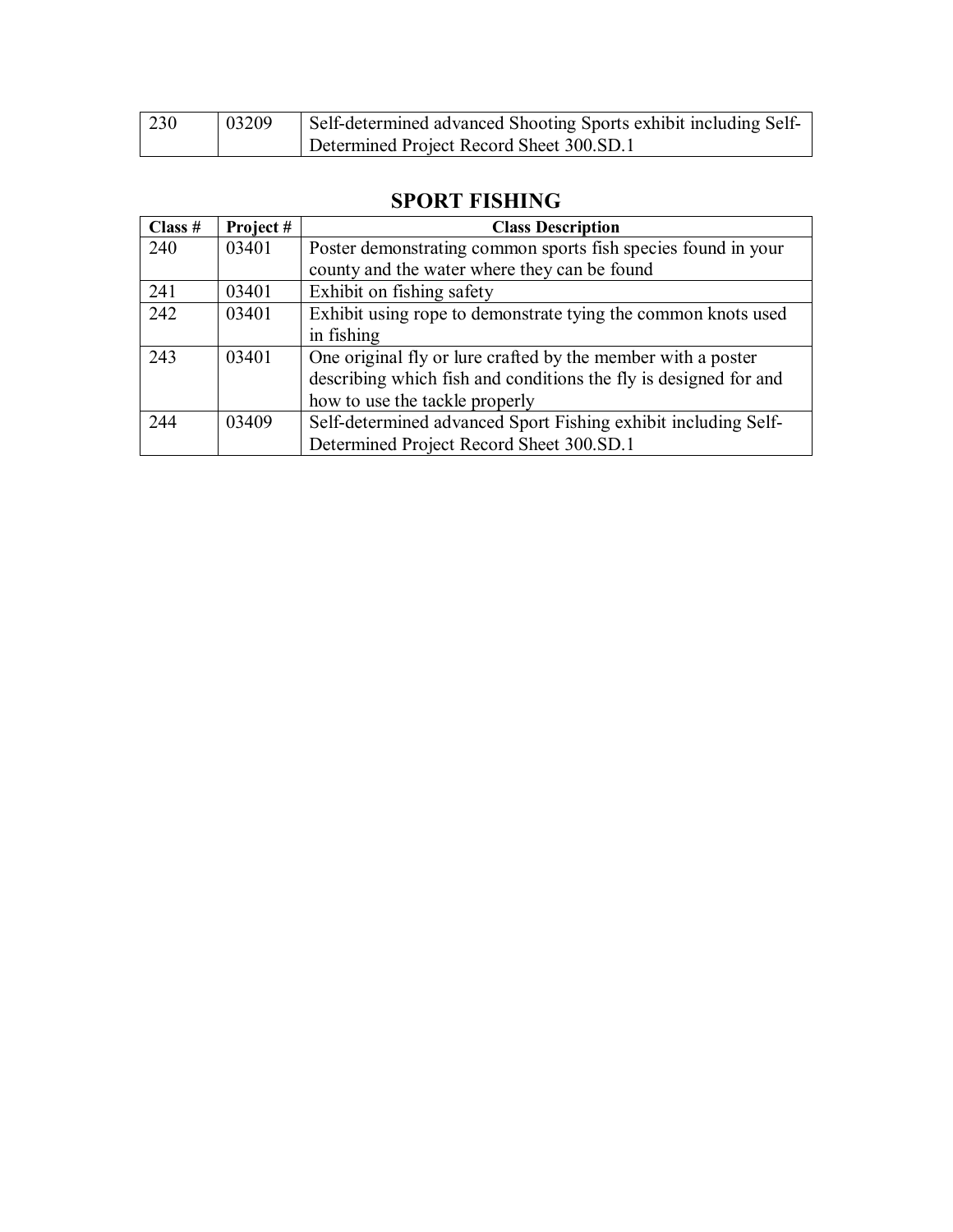## **ENGINEERING SCIENCE ELECTRICITY**

| Class # | Project# | <b>Class Description</b>                                          |
|---------|----------|-------------------------------------------------------------------|
| 300     | 04151    | Flashlight                                                        |
| 301     | 04151    | A Simple Switch                                                   |
| 302     | 04151    | Electromagnet                                                     |
| 303     | 04151    | Completed Magic of Electricity Project Book                       |
| 304     | 04152    | Complete simple circuit demonstrating DC and AC current           |
| 305     | 04152    | Parallel Circuit Board labeled with proper symbols                |
| 306     | 04152    | Series Circuit Board labeled with proper symbols                  |
| 307     | 04152    | <b>Battery Alarm</b>                                              |
| 308     | 04152    | Completed Investigating Electricity Project Book                  |
| 309     | 04153    | Exhibit of various electrical wires, labeled with gauge, type and |
|         |          | usage                                                             |
| 310     | 04153    | Poster demonstrating 3 major types of light bulbs                 |
| 311     | 04153    | Poster showing circuits and switches floor plan of your home,     |
|         |          | including receptacles and fixtures, labeled with proper symbols   |
| 312     | 04153    | Completed Wired for Power Project Book                            |
| 313     | 04154    | Circuit using diodes, label all parts with proper symbols         |
| 314     | 04154    | Circuit that intermittently flashes the LED                       |
| 315     | 04154    | A 6 to 8 Watt Amplifier                                           |
| 316     | 04154    | <b>Completed Entering Electronics Project Book</b>                |
| 317     | 04159    | Self-determined advanced Electricity exhibit including Self-      |
|         |          | Determined Project Record Sheet 300.SD.1                          |

## **SMALL ENGINES**

| Class # | Project# | <b>Class Description</b>                                       |
|---------|----------|----------------------------------------------------------------|
| 318     | 04251    | Crank It $Up - exhibit$                                        |
| 319     | 04251    | Crank It Up – completed project workbook                       |
| 320     | 04252    | Warm It $Up - exhibit$                                         |
| 321     | 04252    | Warm It Up – completed project workbook                        |
| 322     | 04253    | Tune It $Up - exhibit$                                         |
| 323     | 04253    | Tune It $Up$ – completed project workbook                      |
| 324     | 04259    | Self-determined advanced Small Engines exhibit including Self- |
|         |          | Determined Project Record Sheet 300.SD.1                       |

## **WELDING**

| Class $#$ | Project # | <b>Class Description</b>                                                                                                               |
|-----------|-----------|----------------------------------------------------------------------------------------------------------------------------------------|
| 325       | 04301     | Unit I Name Plate – no larger than $12^{\prime\prime}$ x $24^{\prime\prime}$ x $3/16^{\prime\prime}$ or $\frac{1}{4}^{\prime\prime}$ . |
| 326       | 04301     | Unit I Silhouettes – set of 4 NRA small bore rifle regulation                                                                          |
|           |           | animals $\frac{1}{4}$ " or $\frac{3}{16}$ " thick                                                                                      |
| 327       | 04301     | Unit I Clover – 12" across by $\frac{1}{4}$ " or 3/16" thick                                                                           |
| 328       | 04302     | Unit $II - Skill$ Plate                                                                                                                |
| 329       | 04302     | Unit $II - Adjustable$ Sawhorse                                                                                                        |
| 330       | 04309     | Self-determined advanced Welding exhibit including Self-                                                                               |
|           |           | Determined Project Record Sheet 300.SD.1                                                                                               |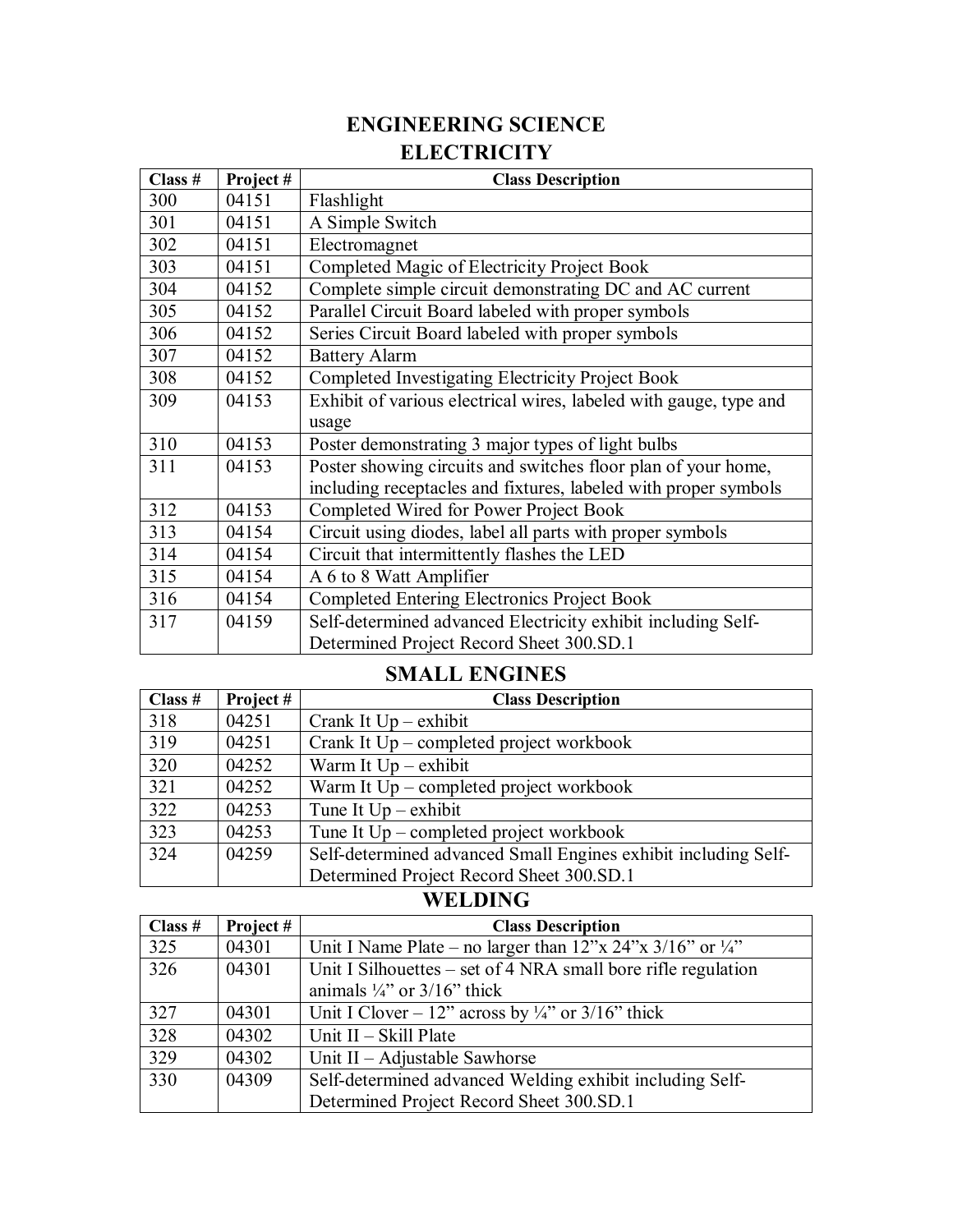| Class $#$       | Project # | <b>Class Description</b>                                  |
|-----------------|-----------|-----------------------------------------------------------|
| 331             | 04401     | Unit I – Model Rocket – Skill Level I                     |
| 332             | 04401     | Unit I – Model Rocket – Skill Level II                    |
| 333             | 04402     | Unit II – Model Rocket – Multi-Stage                      |
| $\frac{1}{334}$ | 04402     | Unit $II -$ Rocketry Exhibit                              |
| $\frac{1}{335}$ | 04409     | Self-determined advanced Rocketry exhibit including Self- |
|                 |           | Determined Project Record Sheet 300.SD.1                  |

## **ROCKETRY**

## **WOOD SCIENCE**

| Class # | Project# | <b>Class Description</b>                                      |
|---------|----------|---------------------------------------------------------------|
| 336     | 04451    | Measuring Up - Flower Box                                     |
| 337     | 04451    | Measuring Up – Napkin or Letter Holder                        |
| 338     | 04451    | Measuring Up - Picture Frame                                  |
| 339     | 04451    | Measuring Up completed project workbook                       |
| 340     | 04452    | Making the Cut – Napkin or Letter Holder                      |
| 341     | 04452    | Making the Cut – Birdhouse                                    |
| 342     | 04452    | Making the $Cut$ – Foot Stool                                 |
| 343     | 04452    | Making the $Cut$ – completed project workbook                 |
| 344     | 04453    | Nailing it Together – Bookcase                                |
| 345     | 04453    | Nailing it Together - Learning Tree Jigsaw Puzzle             |
| 346     | 04453    | Nailing it Together - Box of Many Uses                        |
| 347     | 04453    | Nailing it Together – completed project workbook              |
| 348     | 04454    | Finishing $Up - Name$ Plate with inlay and overlay            |
| 349     | 04454    | Finishing Up - Step Stool/Chair                               |
| 350     | 04454    | Finishing Up - Table Top Hockey Game                          |
| 351     | 04454    | Finishing $Up$ – completed project workbook                   |
| 352     | 04459    | Self-determined advanced Wood Science exhibit including Self- |
|         |          | Determined Project Record Sheet 300.SD.1                      |

## **ROBOTICS**

| $\bigcap$ Class # | Project # | <b>Class Description</b>                                  |
|-------------------|-----------|-----------------------------------------------------------|
| 360               | 04469     | Self-determined advanced Robotics exhibit including Self- |
|                   |           | Determined Project Record Sheet 300.SD.1                  |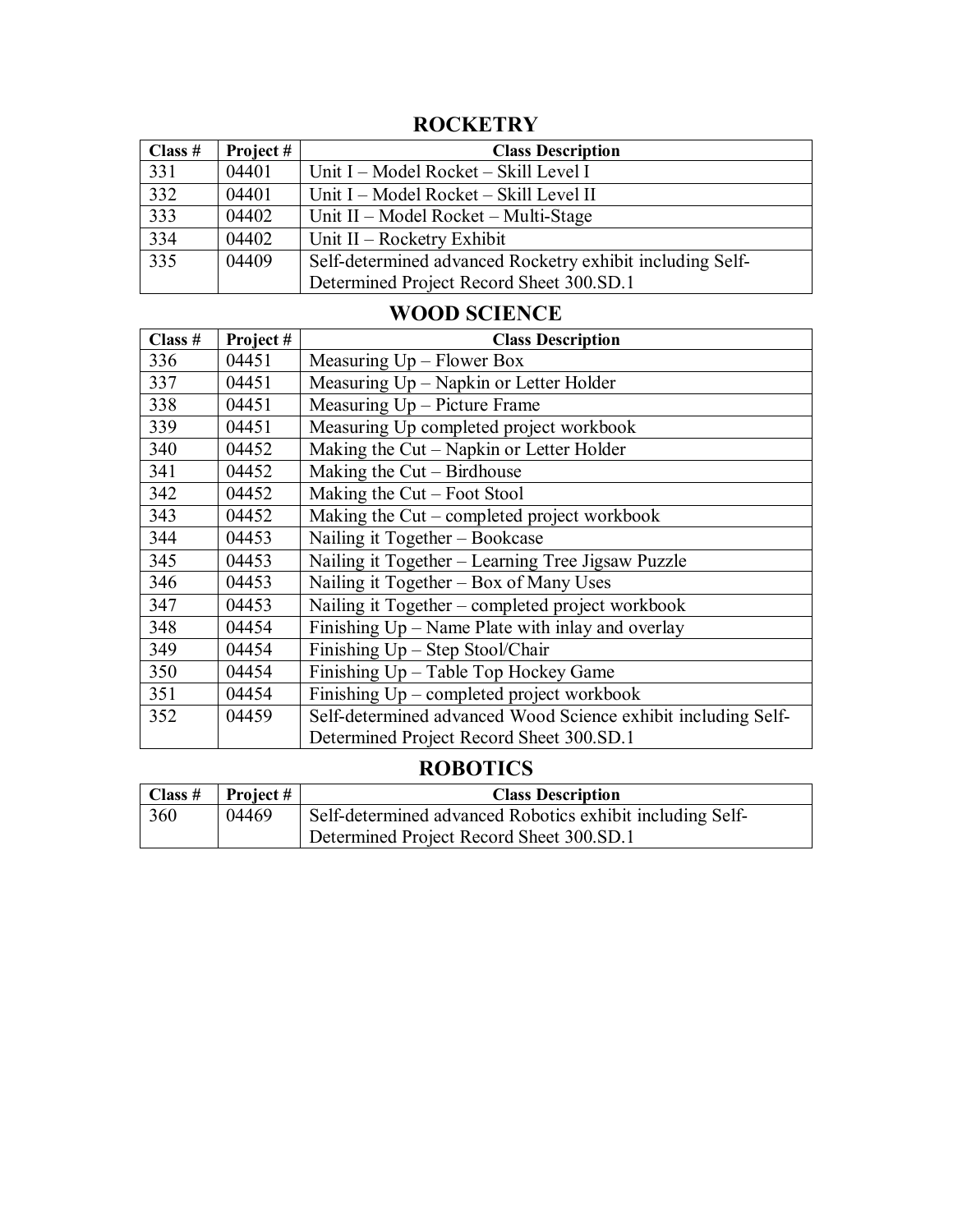## **PERSONAL GROWTH & DEVELOPMENT**

## **WELCOME TO NM 4-H**

| Class # | Project# | <b>Class Description</b>                                         |
|---------|----------|------------------------------------------------------------------|
| 400     | 05001    | 4-H Banner (no larger than 18x24 inches) including name, club,   |
|         |          | county and clover. Embellished using an electronic craft cutting |
|         |          | machine (also known as a die cutter or cutting plotter).         |
| 401     | 05001    | 4-H Banner (no larger than 18x24 inches) including name, club,   |
|         |          | county and clover. Embellished using any other technique other   |
|         |          | than an electronic craft cutting machine (examples: paint,       |
|         |          | glitter, buttons, sequins, etc.).                                |
| 402     | 05001    | Decorated 4-H T-shirt (must have a 4-H theme). Embellished       |
|         |          | using an electronic craft cutting machine (also known as a die   |
|         |          | cutter or cutting plotter).                                      |
| 403     | 05001    | Decorated 4-H T-shirt (must have a 4-H theme). Embellished       |
|         |          | using any other technique other than an electronic craft cutting |
|         |          | machine (examples: paint, glitter, buttons, sequins, etc.).      |
| 404     | 05001    | Frame decorated with 4-H clover and slogan or motto - no         |
|         |          | larger than 9x12 inches with a photo of 4-H members or a 4-H     |
|         |          | activity (frame may not contain glass)                           |
| 405     | 05001    | Poster showing your participation in a 4-H event or activity     |
| 406     | 05009    | Self-determined advanced Growth & Development exhibit            |
|         |          | including Self-Determined Project Record Sheet 300.SD.1          |

#### **HEALTH & SAFETY**

| Class $#$ | Project# | <b>Class Description</b>                                    |
|-----------|----------|-------------------------------------------------------------|
| 407       | 05040    | Sports Fitness exhibit                                      |
| 408       | 05049    | Self-determined advanced Physical Fitness exhibit including |
|           |          | Self-Determined Project Record Sheet 300.SD.1               |
| 409       | 05029    | Self-determined advanced Health exhibit including Self-     |
|           |          | Determined Project Record Sheet 300.SD.1                    |
| 410       | 05039    | Self-determined advanced Safety exhibit including Self-     |
|           |          | Determined Project Record Sheet 300.SD.1                    |

## **CITIZENSHIP**

| Class # | Project# | <b>Class Description</b>                                     |
|---------|----------|--------------------------------------------------------------|
| 411     | 05351    | Unit $I - My$ Clubs and Groups project exhibit               |
| 412     | 05352    | Unit $II - My Community project exhibit$                     |
| 413     | 05353    | Unit III – My Heritage project exhibit                       |
| 414     | 05354    | Unit IV $-$ My Government project exhibit                    |
| 415     | 05355    | Unit $V - My$ World project exhibit                          |
| 416     | 05359    | Self-determined advanced Citizenship exhibit including Self- |
|         |          | Determined Project Record Sheet 300.SD.1                     |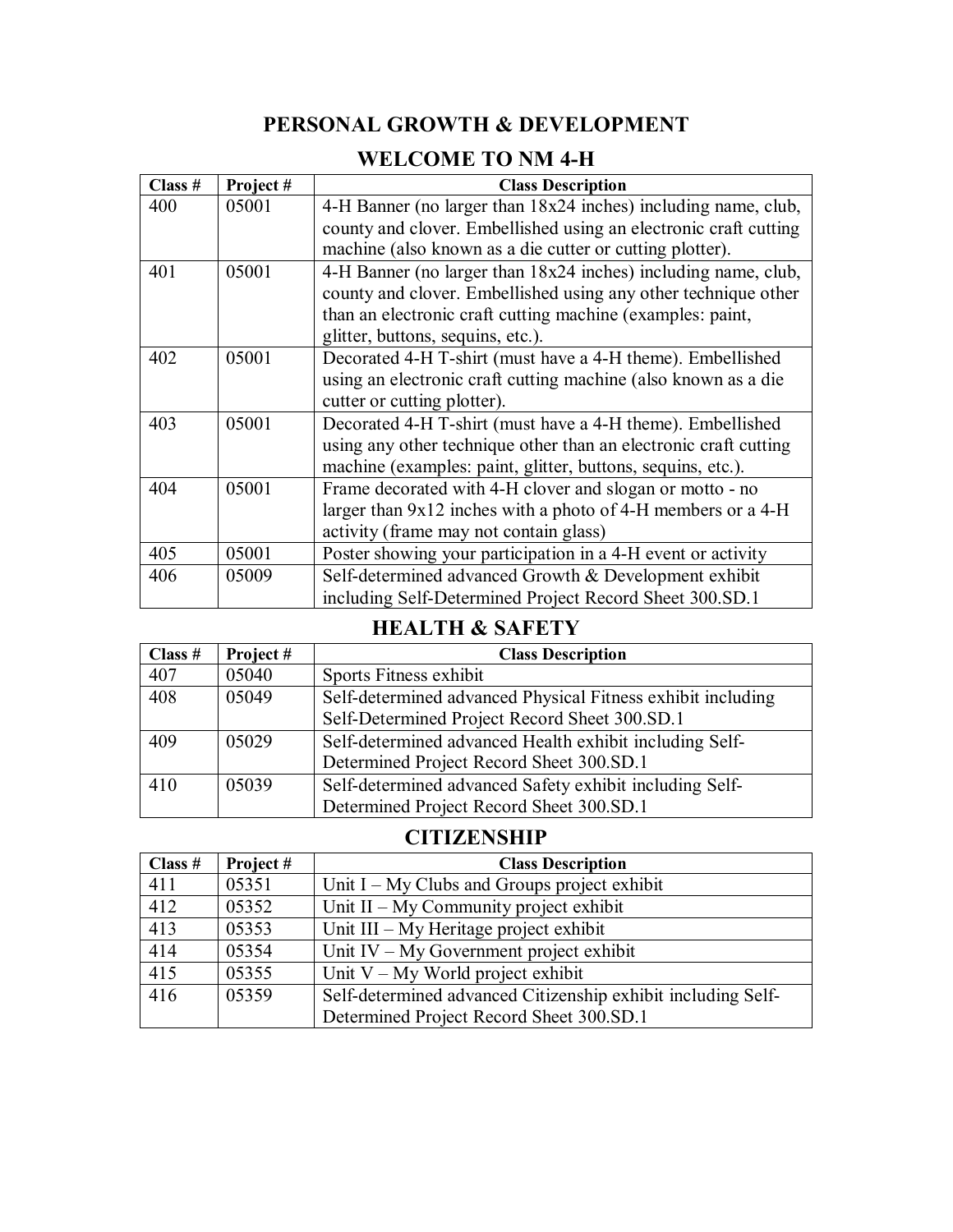## **LEADERSHIP**

| Class # | Project # | <b>Class Description</b>                                      |
|---------|-----------|---------------------------------------------------------------|
| 417     | 05201     | Leadership I – Poster demonstrating personal leadership       |
| 418     | 05203     | Leadership II – Photo story showing personal leadership event |
| 419     | 05205     | Leadership III - Written goals, action plan and results of a  |
|         |           | leadership event encouraging leadership in others             |
| 420     | 05209     | Self-determined advanced Leadership exhibit including Self-   |
|         |           | Determined Project Record Sheet 300.SD.1                      |

#### **SPEAKING**

| Class # | Project# | <b>Class Description</b>                                      |
|---------|----------|---------------------------------------------------------------|
| 421     | 05301    | Written speech on a topic of choice given at a 4-H Event      |
| 422     | 05301    | Portfolio on a speech given at a 4-H Event. Must include      |
|         |          | written speech, supporting materials (such as photos, news    |
|         |          | articles, letters, awards or other pieces of information that |
|         |          | support speech given), and a reference list of sources used.  |
| 423     | 05301    | Picture Display of Visual Aids Used to Support a Presentation |
| 424     | 05301    | Video of Speech                                               |
| 425     | 05301    | Written story of your Public Speaking experience              |
| 426     | 05309    | Self-determined advanced Public Speaking exhibit including    |
|         |          | Self-Determined Project Record Sheet 300.SD.1                 |

## **CLOWNING**

| Class $#$ | Project # | <b>Class Description</b>                                  |
|-----------|-----------|-----------------------------------------------------------|
| 427       | 05401     | Clowning project exhibit                                  |
| 428       | 05409     | Self-determined advanced Clowning exhibit including Self- |
|           |           | Determined Project Record Sheet 300.SD.1                  |

## **DIGITAL STORY TELLING**

| Class $#$ | Project # | <b>Class Description</b>            |
|-----------|-----------|-------------------------------------|
| 429       | 05311     | Exhibit about Digital Story Telling |
| 430       | 05311     | Digital Story with a 4-H Theme      |
| 431       | 05311     | Digital Story with a non-4-H Theme  |

## **NEW MEXICO FLAVOR**

| Class # | Project# | <b>Class Description</b>                                |
|---------|----------|---------------------------------------------------------|
| 502     | 05501    | Plate of three (3) flour tortillas (specify flour type) |
| 503     | 05501    | Chile Ristra                                            |
| 504     | 05501    | Recipe Box with recipes                                 |
| 505     | 05501    | Plate of three (3) biscochitos                          |
| 506     | 05501    | Plate of three (3) NM Wedding Cookies                   |
| 507     | 05501    | Plate of three (3) corn tortillas                       |
| 508     | 05501    | Plate of three (3) empanadas                            |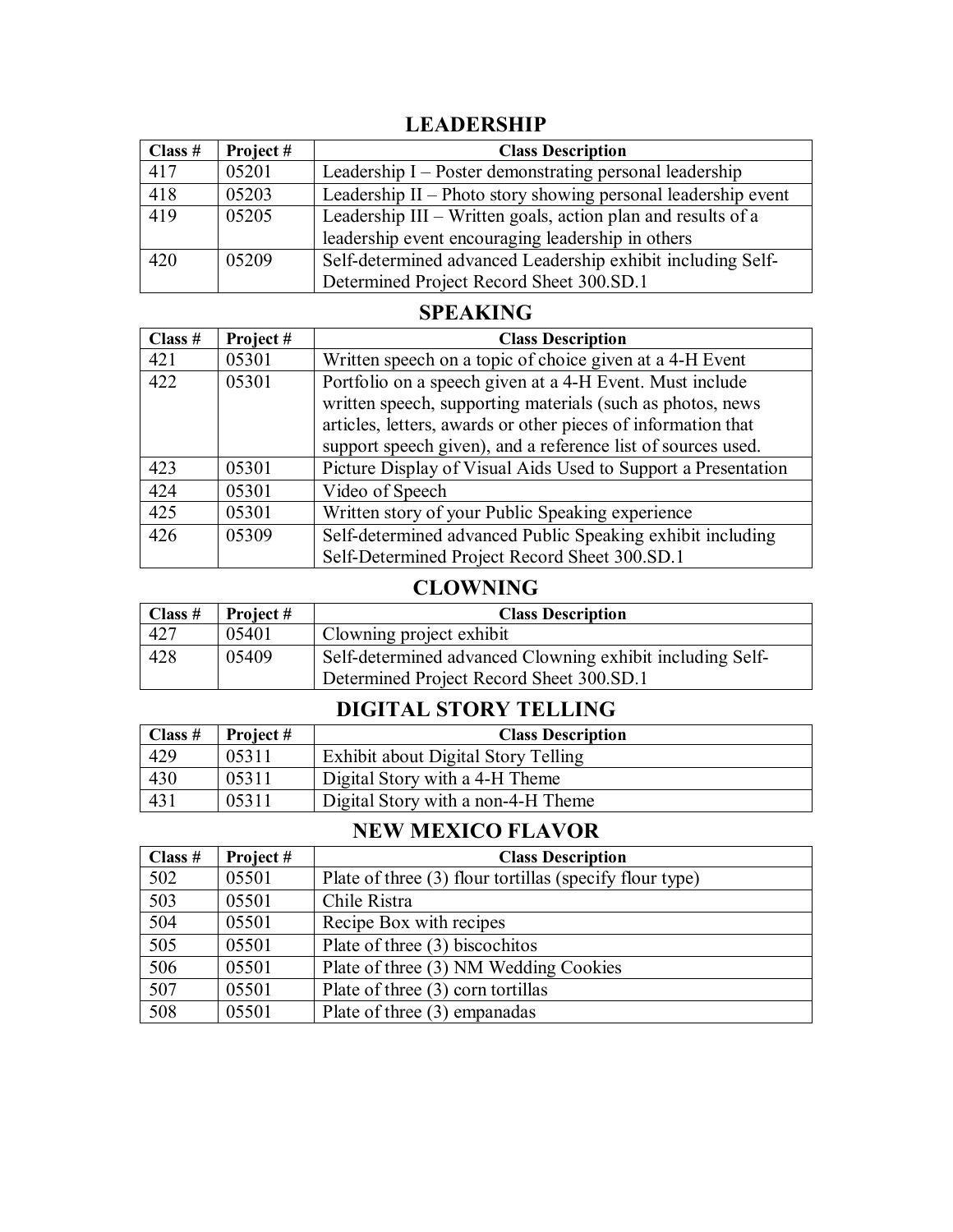# **UNIQUELY NEW MEXICO**

| Class $#$ | Project# | <b>Class Description</b>                          |
|-----------|----------|---------------------------------------------------|
| 509       | 05502    | Journal about a County Trip                       |
| 510       | 05502    | Small Sand Art Article (4"x4", 5"x5", or 6"x6")   |
| 511       | 05502    | Large Sand Art Article $(8"x11"$ or $12"x12"$     |
| 512       | 05502    | Tin Art Article                                   |
| 513       | 05502    | Corn Necklace                                     |
| 514       | 05502    | Cornhusk Doll                                     |
| 515       | 05502    | Piñata                                            |
| 516       | 05502    | Craft of Your Choice (must pertain to New Mexico) |

#### **NEW MEXICO ROUNDUP**

| Class $#$ | Project# | <b>Class Description</b>                                      |
|-----------|----------|---------------------------------------------------------------|
| 517       | 05503    | Rope Article                                                  |
| 518       | 05503    | Plate of three (3) sourdough biscuits                         |
| 519       | 05503    | Beef Jerky – four $(4)$ strips                                |
| 520       | 05503    | Trail Mix $(1/2$ pint jar)                                    |
| 521       | 05503    | Poster of Your County Agricultural Products                   |
| 522       | 05503    | Poster on the Cattle Industry in New Mexico                   |
| 523       | 05503    | Poster on the Sheep Industry in New Mexico                    |
| 524       | 05503    | Craft of Your Choice using a recycled boot                    |
|           |          |                                                               |
| 530       | 05509    | Self-determined advanced Cultural Education exhibit including |
|           |          | Self-Determined Project Record Sheet 300.SD.1                 |

## **COMPUTER**

|     | $\vert$ Class # $\vert$ Project # | <b>Class Description</b>                                  |
|-----|-----------------------------------|-----------------------------------------------------------|
| 600 | 08109                             | Self-determined advanced Computer exhibit including Self- |
|     |                                   | Determined Project Record Sheet 300.SD.1                  |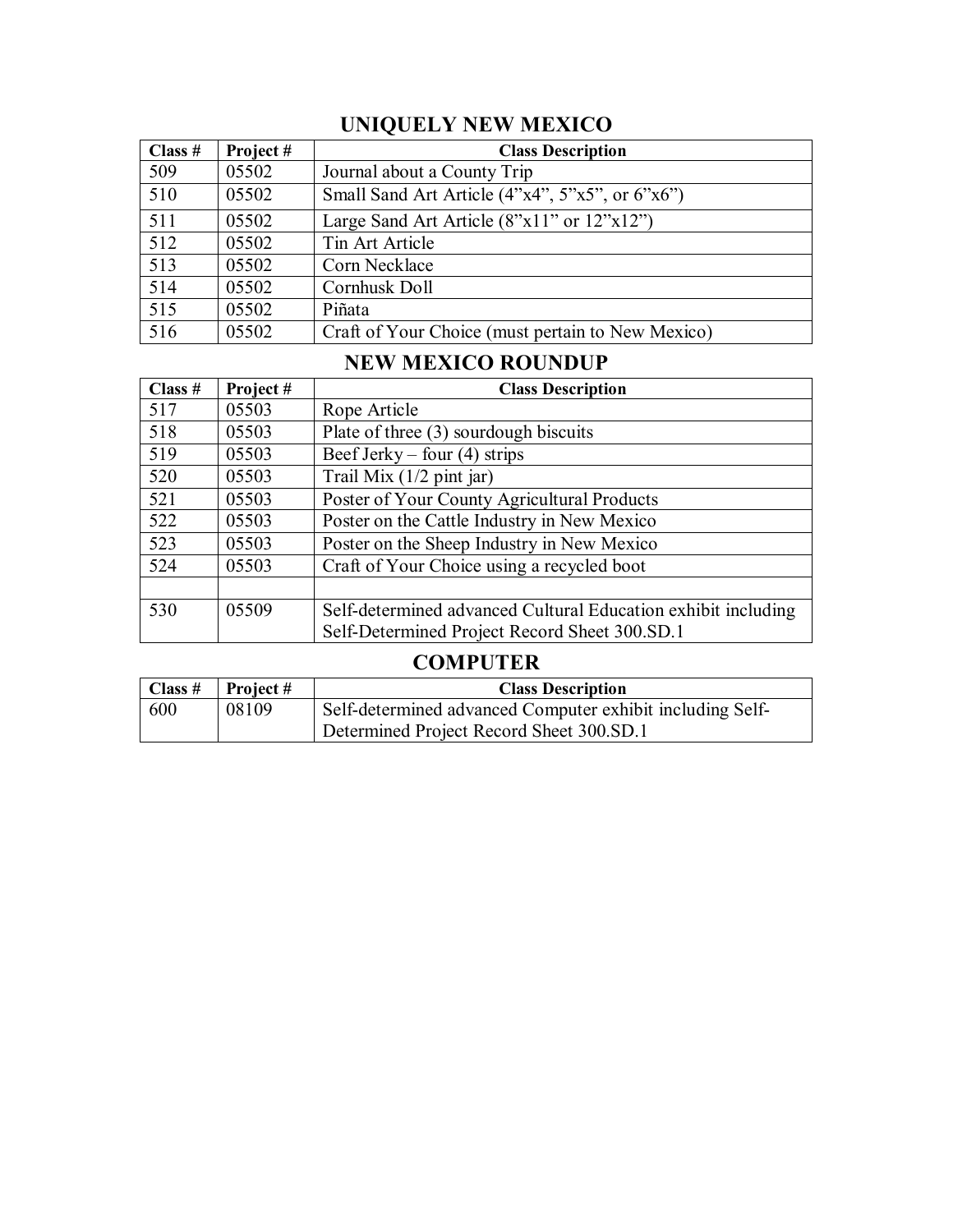## **CREATIVE ARTS**

#### **LEATHERCRAFT**

| Class # | Project# | <b>Class Description</b>                                                  |
|---------|----------|---------------------------------------------------------------------------|
| 700     | 06001    | Coaster                                                                   |
| 701     | 06001    | Dog collar                                                                |
| 702     | 06001    | Coin purse                                                                |
| 703     | 06001    | Knife sheath                                                              |
| 704     | 06001    | Other stamped item                                                        |
| 705     | 06001    | Practice board                                                            |
| 706     | 06002    | Unit II Exhibit Board                                                     |
| 707     | 06003    | Unit III & Advanced - wallet/checkbook cover                              |
| 708     | 06003    | Unit III & Advanced – belt                                                |
| 709     | 06003    | Unit III & Advanced $-$ chaps/chinks                                      |
| 710     | 06003    | Unit III & Advanced - purse/bag                                           |
| 711     | 06003    | Unit III & Advanced - notebook/portfolio/tablet case                      |
| 712     | 06003    | Unit III & Advanced – home or office accessory                            |
| 713     | 06003    | Unit III & Advanced – tack and saddle accouterments                       |
| 714     | 06003    | Unit III & Advanced – gun cases/holsters                                  |
| 715     | 06003    | Unit III & Advanced - saddle                                              |
| 716     | 06003    | Unit III & Advanced – any other small item not suitable for the           |
|         |          | above classes (no larger than an $8\frac{1}{2} \times 11$ sheet of paper) |
| 717     | 06003    | Unit III & Advanced – any other large item not suitable for the           |
|         |          | above classes (larger than an $8\frac{1}{2} \times 11$ sheet of paper)    |
| 718     | 06009    | Self-determined advanced Leathercraft exhibit including Self-             |
|         |          | Determined Project Record Sheet 300.SD.1                                  |

#### **BRAIDING**

| Class $#$ | Project# | <b>Class Description</b>                                  |
|-----------|----------|-----------------------------------------------------------|
| 725       | 06011    | Unit 1 Exhibit board                                      |
| 726       | 06012    | Unit 2 Exhibit board                                      |
| 727       | 06013    | Advanced braided belt                                     |
| 728       | 06019    | Self-determined advanced Braiding exhibit including Self- |
|           |          | Determined Project Record Sheet 300.SD.1                  |

#### **EMBROIDERY**

| Class $#$ | Project# | <b>Class Description</b>                                  |
|-----------|----------|-----------------------------------------------------------|
| 800       | 06051    | Unit $1$ – Embroidery article for yourself                |
| 801       | 06051    | Unit $1$ – Embroidery article for your home               |
| 802       | 06051    | Unit $2$ – Embroidery article meeting Unit 2 requirements |
| 803       | 06051    | Unit $3 - An$ article using colcha                        |
| 804       | 06051    | Unit $3 - An$ article using crewel                        |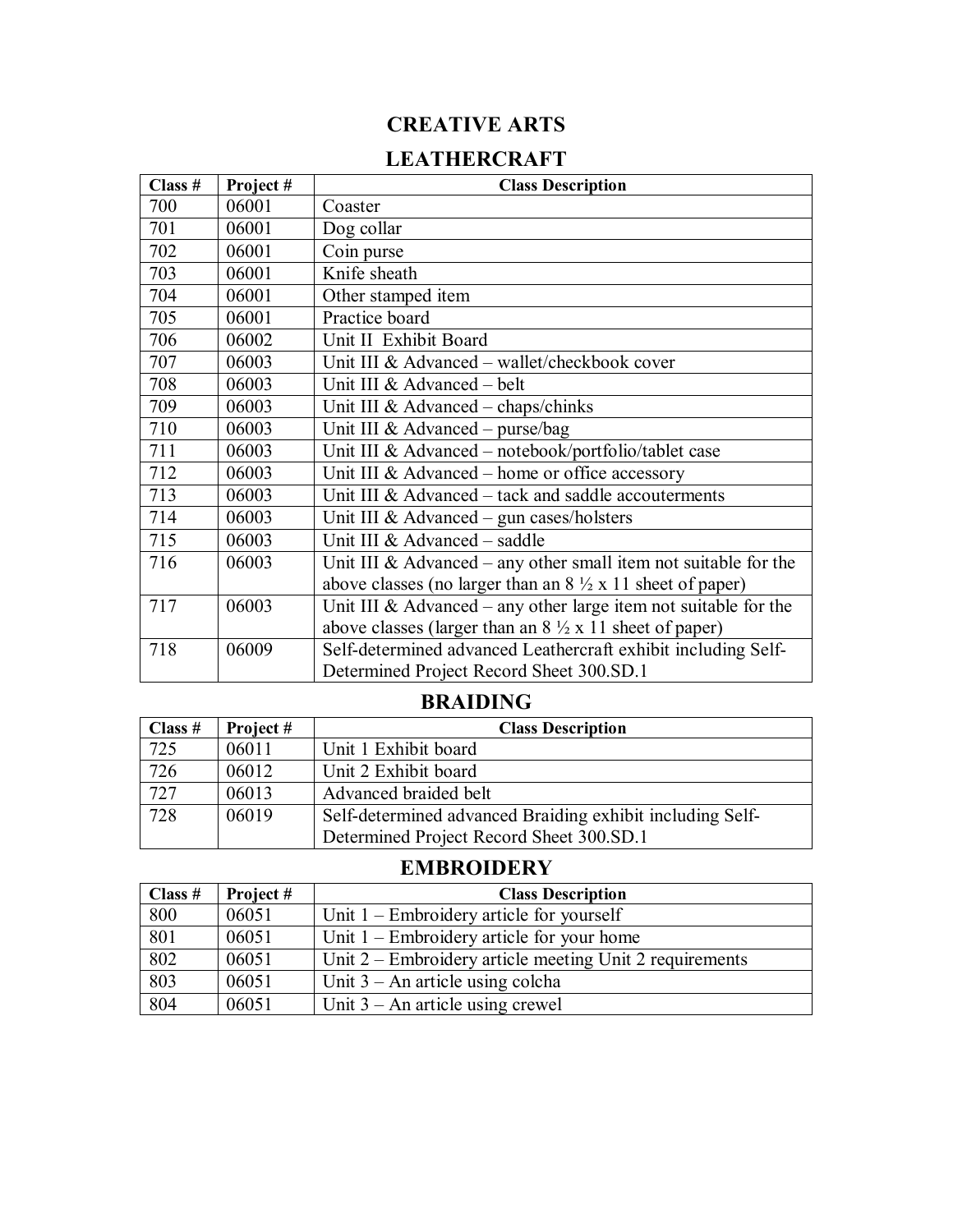## **CROSS-STITCH**

| Class # | Project# | <b>Class Description</b>                                          |
|---------|----------|-------------------------------------------------------------------|
| 805     | 06055    | Unit $1 - Cross-$ stitch article using prestamped design          |
| 806     | 06055    | Unit $1 - Cross-stitch$ article using transfer design             |
| 807     | 06055    | Unit $2 -$ Cross-stitch article on even weave fabric from charted |
|         |          | design                                                            |
| 808     | 06055    | Unit $2 -$ Cross-stitch article on gingham from charted design    |
| 809     | 06055    | Unit $2$ – Cross-stitch article on perforated paper from charted  |
|         |          | design                                                            |
| 810     | 06055    | Unit $3$ – Cross-stitch article charted from a picture            |
| 811     | 06055    | Unit $3$ – Cross-stitch article from an original chart            |
| 812     | 06055    | Unit $3$ – Cross-stitch exhibit done in Assisi                    |

## **NEEDLEPOINT**

| Class # | Project# | <b>Class Description</b>                                          |
|---------|----------|-------------------------------------------------------------------|
| 813     | 06071    | Unit $1 -$ Design in half cross-stitch and completed project      |
|         |          | record sheet                                                      |
| 814     | 06071    | Unit $1 -$ Design in half cross-stitch and continental stitch and |
|         |          | completed project record sheet                                    |
| 815     | 06071    | Unit $2$ – Sampler with 12 stitch variations finished             |
|         |          | appropriately and completed project record sheet                  |
| 816     | 06071    | Unit $2 -$ Knife-edge pillow or picture including at least six    |
|         |          | stitch variations and completed project record sheet              |
| 817     | 06071    | Unit 3 – Article in Bargello, Florentine, Hungarian, Parisian,    |
|         |          | Brick or upright Gobelin stitch and completed project record      |
|         |          | sheet                                                             |
| 818     | 06071    | Unit $3$ – Article using at least five slanted and two straight   |
|         |          | stitch variations and completed project record sheet              |

## **CROCHET**

| Class $#$ | Project# | <b>Class Description</b>                                          |
|-----------|----------|-------------------------------------------------------------------|
| 819       | 06061    | Unit $1 -$ Scarf, cap or beret (choose one) using combination of  |
|           |          | single and double crochet stitches                                |
| 820       | 06061    | Unit $1 -$ Pillow using granny square design                      |
| 821       | 06061    | Unit $2$ – Potholder using basic crochet stitches and one or more |
|           |          | pattern stitches                                                  |
| 822       | 06061    | Unit $2$ – Decorative Stitch Pillow using basic stitches and one  |
|           |          | or more pattern stitches                                          |
| 823       | 06061    | Unit $3 - An$ afghan, shawl, scarf or throw using one or a        |
|           |          | combination of the following stitches: Afghan Stitch,             |
|           |          | Broomstick Lace, or Hairpin Lace                                  |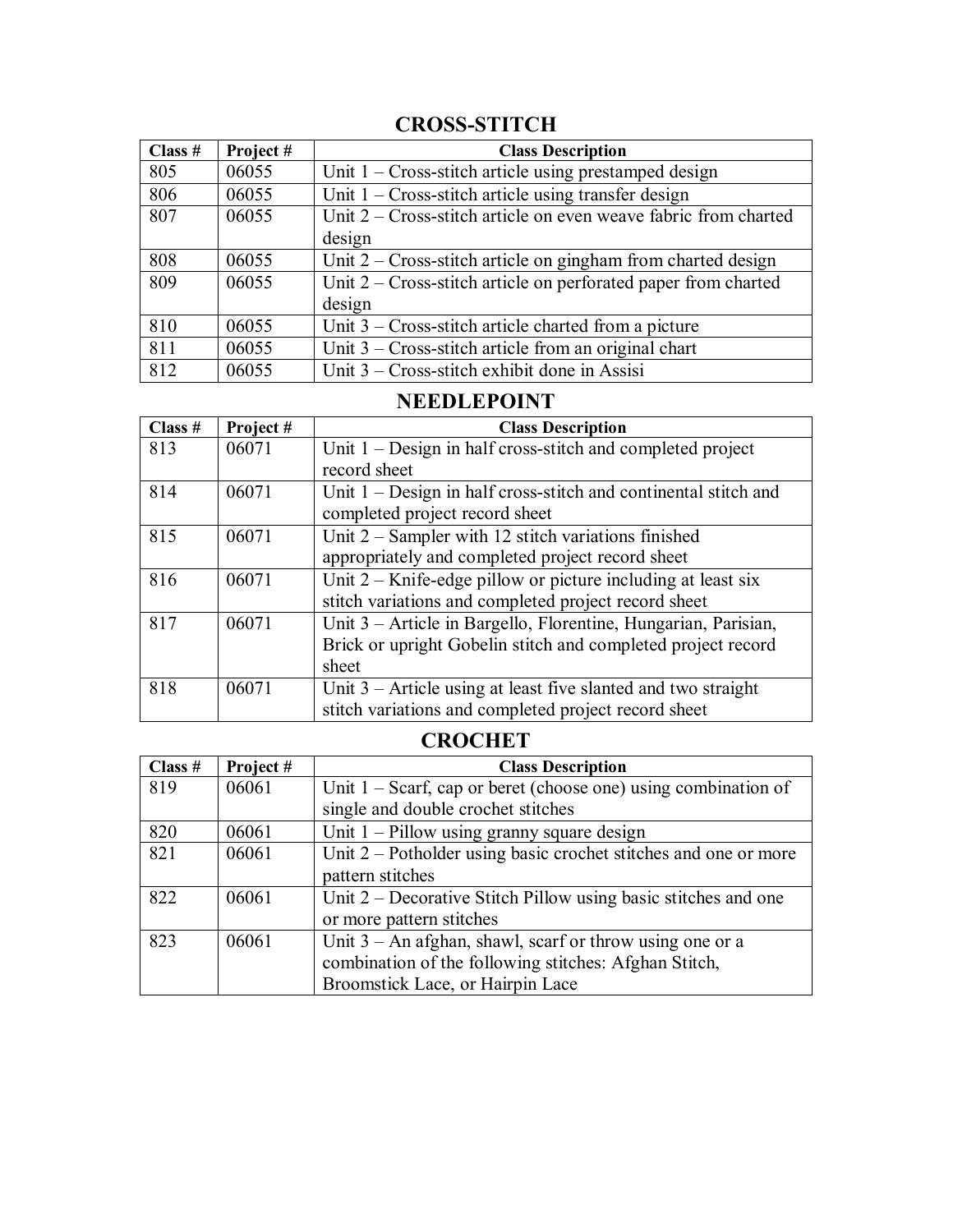## **MACRAME**

| Class # | Project# | <b>Class Description</b>                                            |
|---------|----------|---------------------------------------------------------------------|
| 824     | 06081    | Unit $1 - Two small articles illustrating square and half hitch$    |
|         |          | knots and their variations and completed project record sheet       |
| 825     | 06081    | Unit $2 - Two$ articles using different knots or knot variations of |
|         |          | different types of yarn or cord and completed project record        |
|         |          | sheet                                                               |
| 826     | 06081    | Unit $3$ – Article of original design with chart and completed      |
|         |          | project record sheet                                                |

## **KNITTING**

| Class $#$ | Project# | <b>Class Description</b>                                            |
|-----------|----------|---------------------------------------------------------------------|
| 827       | 06041    | Unit I - Two small articles, using the basic knitting stitches –    |
|           |          | knit and purl (head band, cap, slippers, belt, purse, placemats,    |
|           |          | pillow top, scarf, muffler, or other items.                         |
| 828       | 06041    | Unit II – Two Articles (shrink, vest, simple sweater, poncho,       |
|           |          | shawl, cap and/or mittens) showing:                                 |
|           |          | a. Increasing and decreasing stitches.                              |
|           |          | b. Two or more connected pieces.                                    |
|           |          | c. Use of two or more colors (as in stripes).                       |
|           |          | d. A combination of at least two variations of basic knit           |
|           |          | and purl stitches in each article.                                  |
| 829       | 06041    | Unit III - Garment or large article such as an afghan, coat,        |
|           |          | sweater, dress, suit or other item, using a pattern that includes a |
|           |          | design variation in stitch pattern and/or color.                    |
| 830       | 06041    | Unit III - Mittens, socks or hat knitted using four needles.        |

## **4-H WEAVING**

| Class $#$ | Project# | <b>Class Description</b>                                    |
|-----------|----------|-------------------------------------------------------------|
| 831       | 06065    | <b>Constructed Loom</b>                                     |
| 832       | 06065    | Woven Coasters (set of 4)                                   |
| 833       | 06065    | Woven Placemat                                              |
|           |          |                                                             |
| 834       | 06099    | Self-determined advanced Fibercraft exhibit including Self- |
|           |          | Determined Project Record Sheet 300.SD.1                    |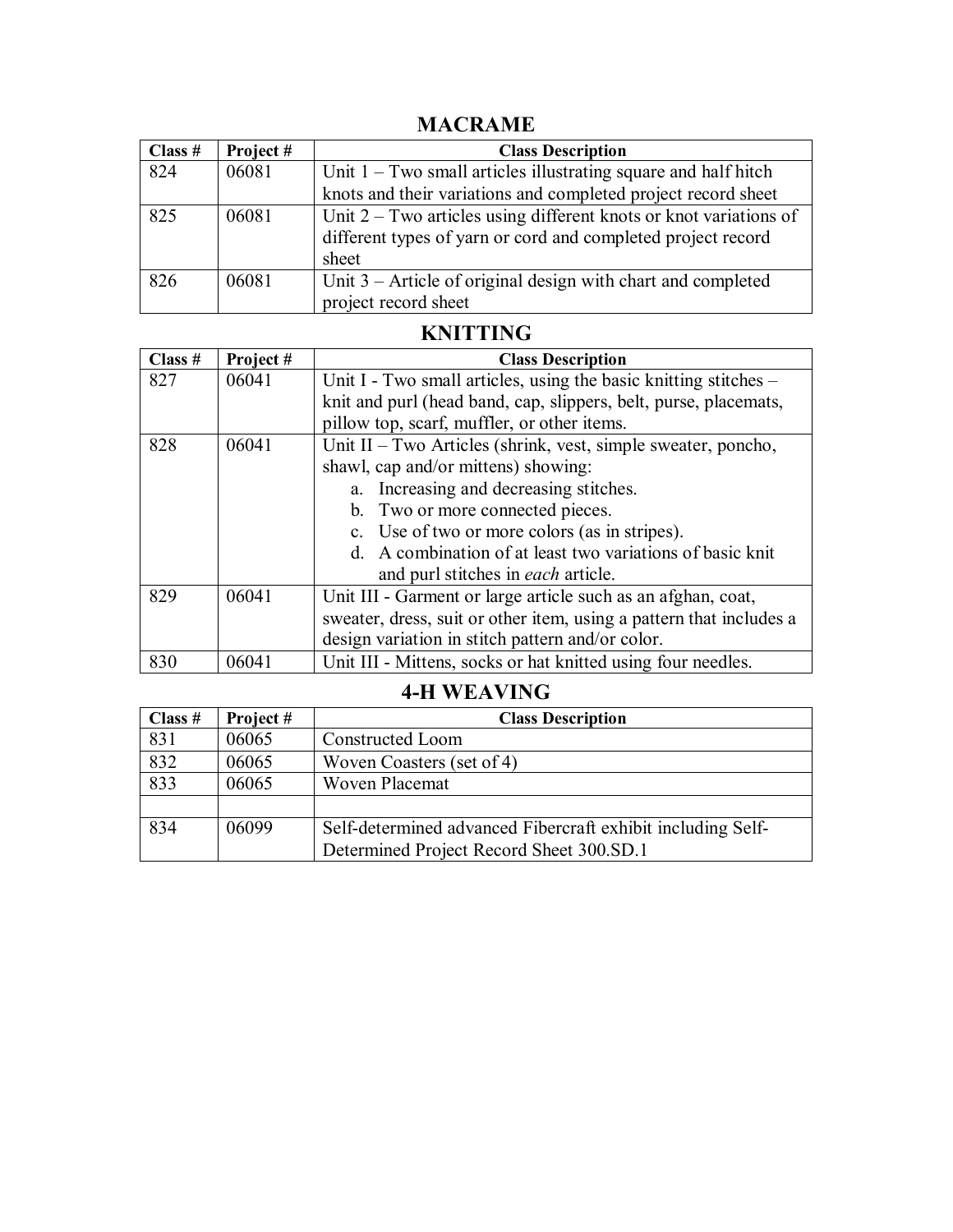| Class # | Project# | <b>Class Description</b>                                           |
|---------|----------|--------------------------------------------------------------------|
| 900     | 06101    | One glazed item                                                    |
| 901     | 06101    | One underglazed item – a ceramic color was used under a glaze      |
| 902     | 06101    | One overglazed item – decorative finish fired on a glazed          |
|         |          | surface                                                            |
| 903     | 06101    | One unfired finish item - stains, dry brush, gold leaf, air brush, |
|         |          | etc.                                                               |
| 904     | 06101    | One hand-molded clay item                                          |
| 905     | 06101    | One greenware adaptation item                                      |
| 906     | 06109    | Self-determined advanced Ceramics exhibit including Self-          |
|         |          | Determined Project Record Sheet 300.SD.1                           |

#### **CERAMICS**

## **PHOTOGRAPHY Guidelines**

- Single photographs  $(3\frac{1}{2}$ " x 5", 4" x 6", or 5" x 7" prints) must be mounted on an 8" x 10" backing without frames or glass, with a caption.
- Sets of 2 or 3 photographs  $(3\frac{1}{2}$ " x 5" or 4" x 6" prints) must be mounted on an 11" x 14" backing without frames or glass, with a caption for each photo.
- Sets of 4 or 5 photographs  $(3\frac{1}{2}$ " x 5" or 4" x 6" prints) must be mounted on a 14" x 22" backing without frames or glass, with a caption for each photo.
- Backing needs to be sturdy enough to support photo and travel well. **PHOTOGRAPHY – UNIT I FOCUS ON PHOTOGRAPHY**

| Class # | Project# | <b>Class Description</b>                                         |
|---------|----------|------------------------------------------------------------------|
| 1000    | 06201    | Unit $1 - Set of 2$ Portraits (two photos of the same person one |
|         |          | using landscape and one using portrait position)                 |
| 1001    | 06201    | Unit $1 - Set of 2 Shadow Photos (one with item casting)$        |
|         |          | shadow, one of shadow only)                                      |
| 1002    | 06201    | Unit $1 -$ Trick photo                                           |
| 1003    | 06201    | Unit $1 -$ Same subject taken with front, back, side and top     |
|         |          | lighting (4 photos)                                              |
| 1004    | 06201    | Unit $1 - Set$ of Birds Eye View and Bugs Eye View Photos $(2)$  |
|         |          | photos)                                                          |
| 1005    | 06201    | Unit $1 - Black & White Photo$                                   |
| 1006    | 06201    | Unit $1 -$ Flash Photo                                           |
| 1007    | 06201    | Unit $1 - \text{Macc}$ Photo                                     |
| 1008    | 06201    | Unit $1 -$ Selfie Photo                                          |
|         |          | PHOTOGRAPHY - UNIT II CONTROLLING THE IMAGE                      |
| Class # | Project# | <b>Class Description</b>                                         |
| 1009    | 06202    | Unit 2 – Photo showing Good Composition                          |
| 1010    | 06202    | Unit $2 -$ Action Photo                                          |
| 1011    | 06202    | Unit $2$ – Photo set at Night                                    |
| 1012    | 06202    | Unit $2 - S$ ilhouette Photo                                     |
| 1013    | 06202    | Unit $2 -$ Five (5) photos of the same subject taken from        |
|         |          | different angles                                                 |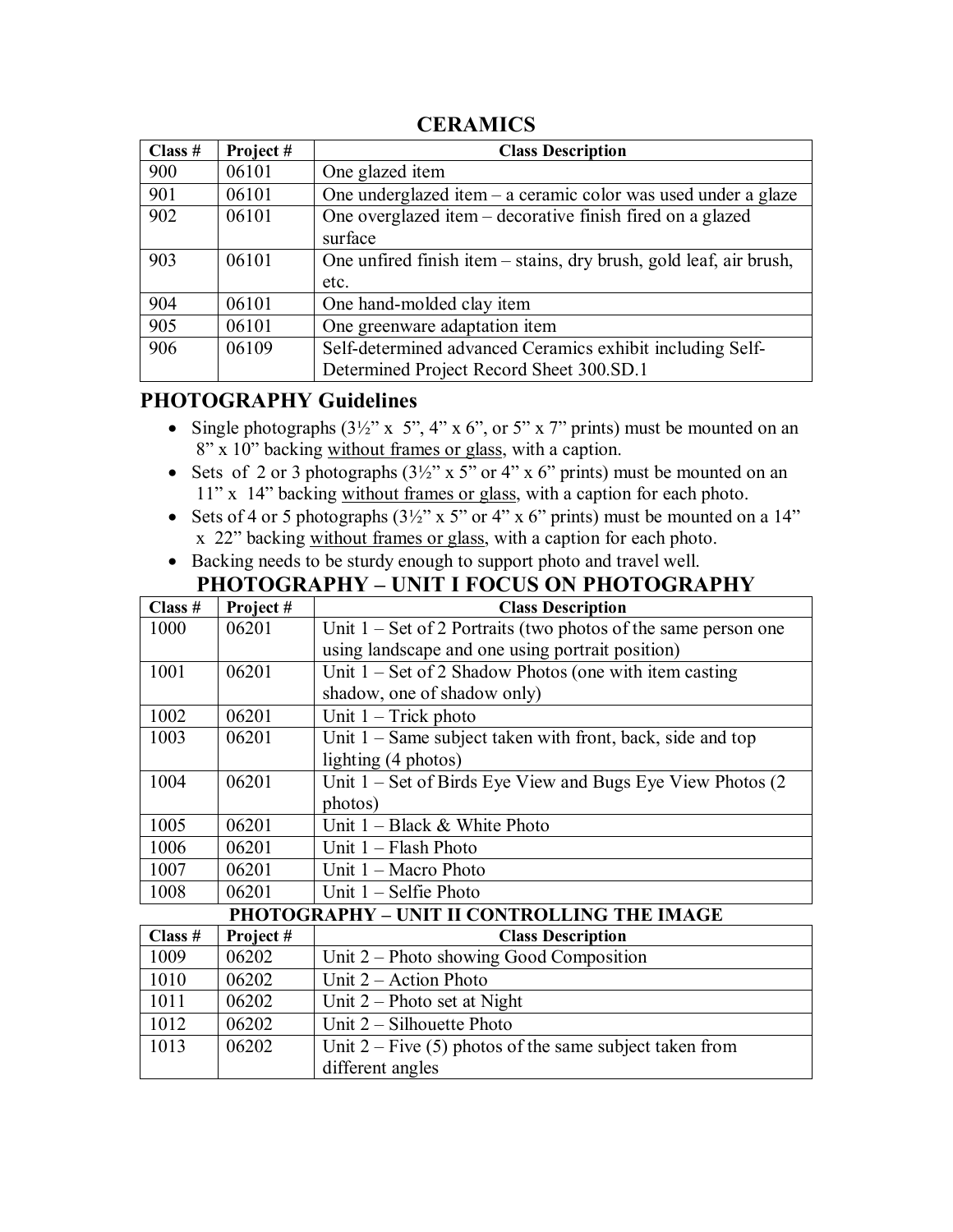| Class # | Project# | <b>Class Description</b>                                           |
|---------|----------|--------------------------------------------------------------------|
| 1014    | 06203    | Unit $3$ – Reflection Photo                                        |
| 1015    | 06203    | Unit $3 - Still$ -life Photo                                       |
| 1016    | 06203    | Unit $3$ – Portrait Photo                                          |
| 1017    | 06203    | Unit $3$ – Display of 3 photos for a marketing brochure            |
| 1018    | 06203    | Unit $3 -$ Exhibit of 5 specialty photos (photos using special     |
|         |          | lens, special effects, lighting and/or other specialized equipment |
|         |          | labelled for technique)                                            |
|         |          | PHOTOGRAPHY - DIGITAL PHOTOGRAPHY                                  |
| Class # | Project# | <b>Class Description</b>                                           |
| 1020    | 06204    | Display of your five (5) favorites photos with captions            |
| 1021    | 06204    | Display of three $(3)$ news event photos                           |
| 1022    | 06204    | Color photo converted to black and white - must include            |
|         |          | original photo                                                     |
| 1023    | 06204    | Black and white photo with some color added – must include         |
|         |          | black and white photo                                              |
| 1024    | 06204    | Photo with an added vignette and background – must include         |
|         |          | original photo                                                     |
| 1025    | 06204    | Photo documenting a 4-H event with caption                         |
|         |          |                                                                    |
| 1029    | 06299    | Self-determined advanced Photography exhibit including Self-       |
|         |          | Determined Project Record Sheet 300.SD.1                           |

#### **PHOTOGRAPHY – UNIT III MASTERING PHOTOGRAPHY**

#### **SCRAPBOOKING**

| Class # | Project# | <b>Class Description</b>                                        |
|---------|----------|-----------------------------------------------------------------|
| 1030    | 06206    | One scrapbook page in a 8.5' X 11" or 12 X 12" format           |
| 1031    | 06206    | Two scrapbook pages in a $8.5$ " X 11" or 12" X 12" format that |
|         |          | go together in a set (a two-page spread)                        |
| 1032    | 06206    | One completed theme album of any size                           |
| 1033    | 06206    | One completed gift album of any size                            |
| 1034    | 06206    | One covered photo album                                         |
| 1035    | 06209    | Self-determined advanced Scrapbooking exhibit including Self-   |
|         |          | Determined Project Record Sheet 300.SD.1                        |

## **DUDED UP DENIM – items must follow patterns/instructions included in the project book.**

| Class $#$ | Project# | <b>Class Description</b>             |
|-----------|----------|--------------------------------------|
| 1040      | 07163    | Pocket Purse                         |
| 1041      | 07163    | Pot Holder                           |
| 1042      | 07163    | Apron                                |
| 1043      | 07163    | Pocket Frame                         |
| 1044      | 07163    | Magnetic Board                       |
| 1045      | 07163    | Rag Quilt                            |
| 1046      | 07163    | Any other item from the project book |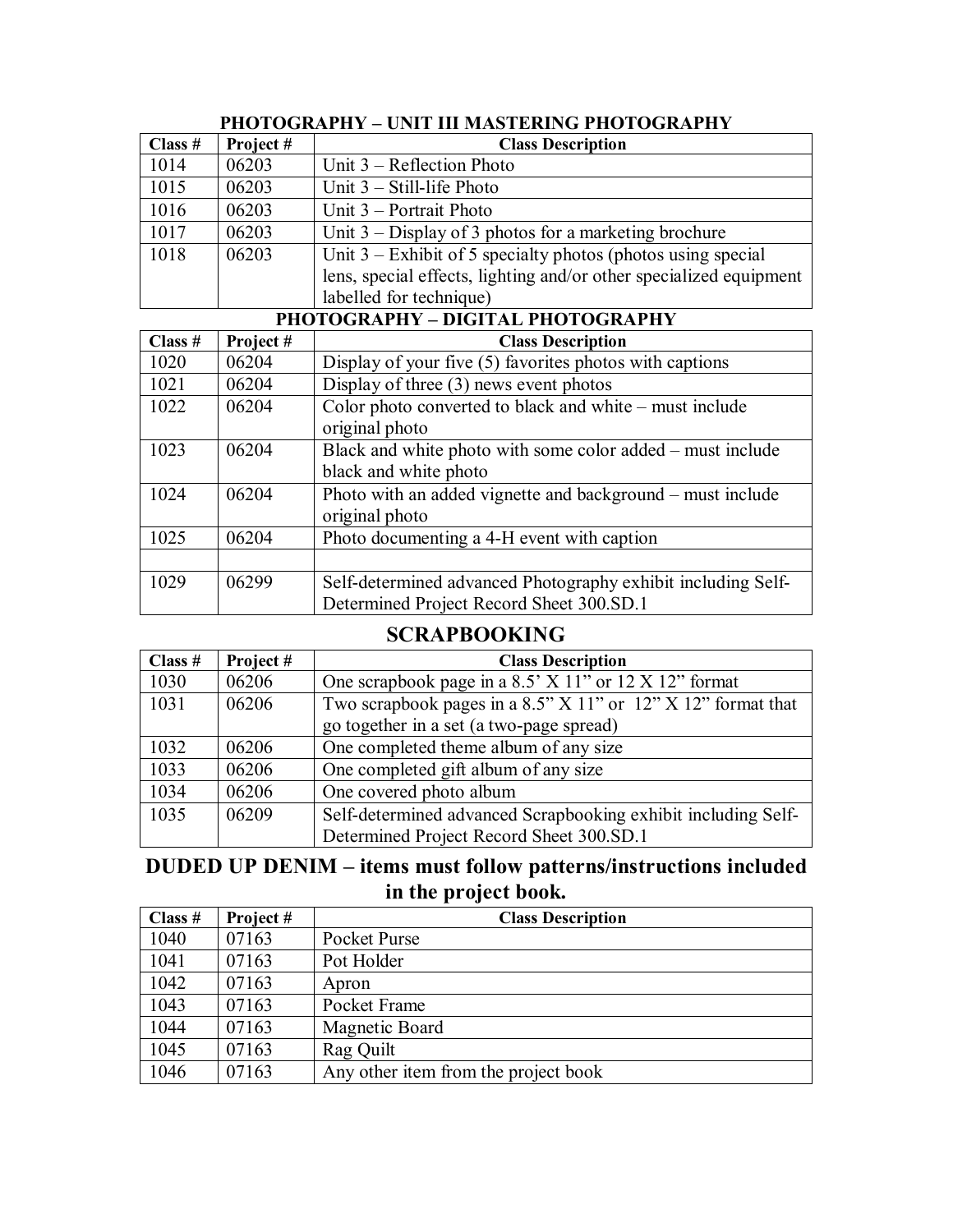## **JEWELRY MAKING – items must utilize techniques learned in the project book (Do not use crimp covers.)**

| Class $#$ | Project# | <b>Class Description</b>                                        |
|-----------|----------|-----------------------------------------------------------------|
| 1050      | 06111    | Pair of Earrings                                                |
| 1051      | 06111    | Keychain                                                        |
| 1052      | 06111    | Leather Bracelet                                                |
| 1053      | 06111    | Necklace                                                        |
| 1054      | 06111    | <b>Bookmark</b>                                                 |
| 1055      | 06111    | One complete set: including earrings, necklace and bracelet     |
| 1056      | 06111    | Jewelry Business Portfolio: including business name, logo,      |
|           |          | outline of 5 step marketing plan and product pricing worksheets |
| 1057      | 06111    | Other item using memory wire, elastic bead cord or flex bead    |
|           |          | cord                                                            |
| 1058      | 06111    | Self-determined advanced Jewelry exhibit including Self-        |
|           |          | Determined Project Record Sheet 300.SD.1                        |

#### **ORIGAMI**

| Class $#$ | Project# | <b>Class Description</b>                                   |
|-----------|----------|------------------------------------------------------------|
| 1070      | 06207    | Origami Exhibit – types of paper, techniques, history, etc |
| 1071      | 06207    | Origami House                                              |
| 1072      | 06207    | Origami Piano                                              |
| 1073      | 06207    | Origami Crane                                              |
| 1074      | 06207    | Origami Ball                                               |
| 1075      | 06207    | Origami Four Leaf Clover                                   |
| 1076      | 06207    | Origami Item not in project manual                         |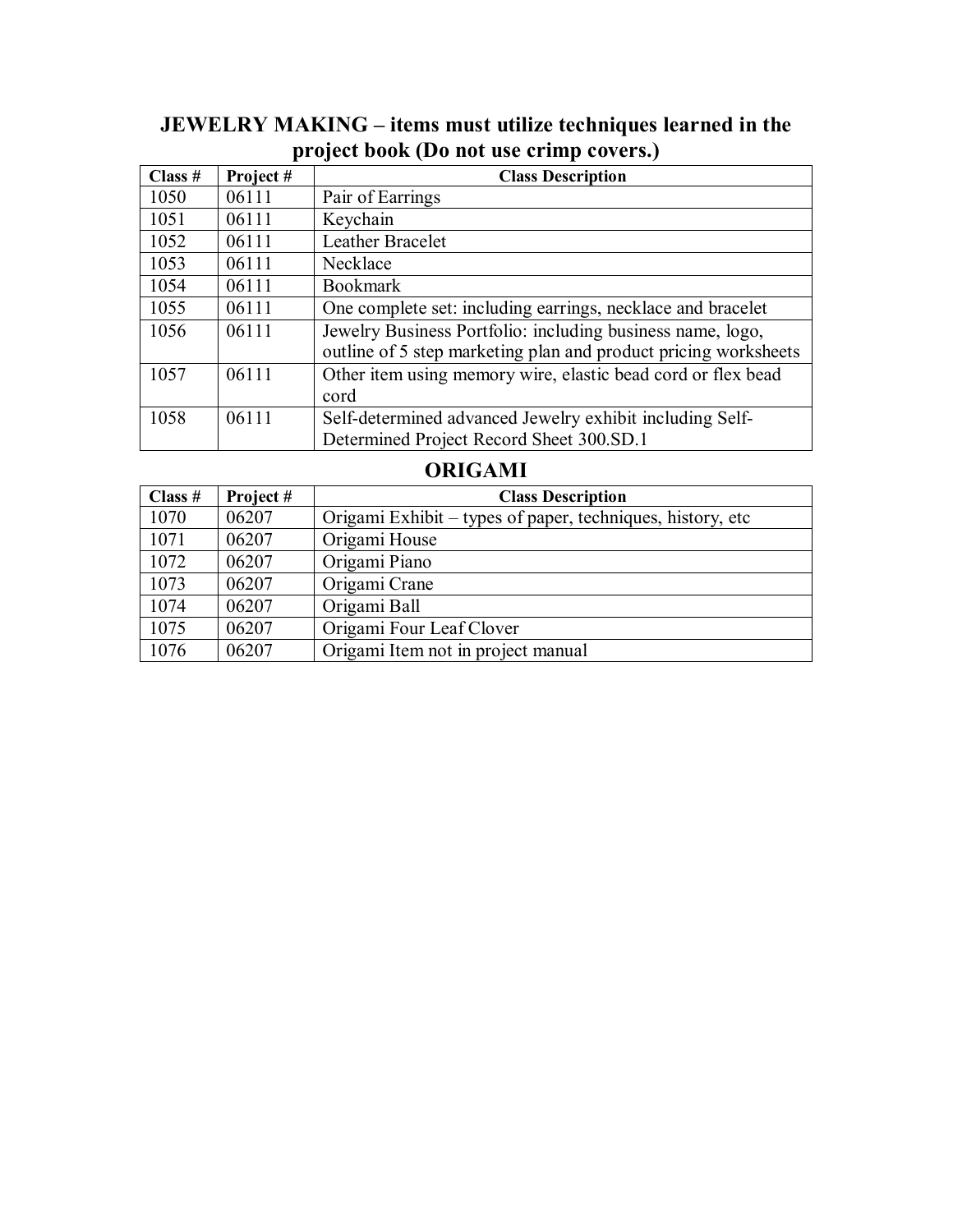## **HOME ECONOMICS**

#### **SEWING & CLOTHING**

#### **SEWING I**

| Class $#$ | Project# | <b>Class Description</b>           |
|-----------|----------|------------------------------------|
| 1100      | 07002    | Unit $1 -$ Sewing Tool Kit         |
| 1101      | 07002    | Unit $1 -$ Simple Gathered Skirt   |
| 1102      | 07002    | Unit $1 -$ Quick and Easy Tote Bag |
| 1103      | 07002    | Unit $1 -$ Scrunchie               |

#### **SEWING II**

| Class $#$ | Project # | <b>Class Description</b>             |
|-----------|-----------|--------------------------------------|
| 1104      | 07003     | Unit $2$ – Patchwork Pillow          |
| 1105      | 07003     | Unit 2 – Handy Dandy Apron           |
| 1106      | 07003     | Unit $2 - X$ -citing Pants or Shorts |
| 1107      | 07003     | Unit $2 - X$ -tra Special Shirt      |

#### **MIX & MATCH I – no zipper in garments**

| Class $#$ | Project # | <b>Class Description</b> |
|-----------|-----------|--------------------------|
| 1108      | 07101     | Sam, the Slinky Snake    |
| 1109      | 07101     | Skirt and top            |
| 1110      | 07101     | Vest and skirt/pants     |
| 1111      | 07101     | Top and pants/shorts     |
| 1112      | 07101     | Jumper and top           |

# **MIX & MATCH II – one garment must include a zipper**

| $\vert$ Class # | Project# | <b>Class Description</b> |
|-----------------|----------|--------------------------|
| 1113            | 07102    | Top and skirt            |
| 1114            | 07102    | Top and pants/shorts     |
| 1115            | 07102    | Jumper and top           |
| 1116            | 07102    | Outfit with three pieces |
| 1117            | 07102    | Vest and pants/skirt     |

## **LET'S MAKE A T-SHIRT**

| Class # | Project # | <b>Class Description</b> |
|---------|-----------|--------------------------|
| 1118    | 07103     | $\sim$<br>-shirt         |

#### **SEW AND GO**

| Class $#$ | Project # | <b>Class Description</b> |
|-----------|-----------|--------------------------|
| 1119      | 07104     | Quick Sack               |
| 1120      | 07104     | Jumbo Garment Bag        |
| 1121      | 07104     | Handy Duffle Bag         |
| 122       | 07104     | Super Duffle Bag         |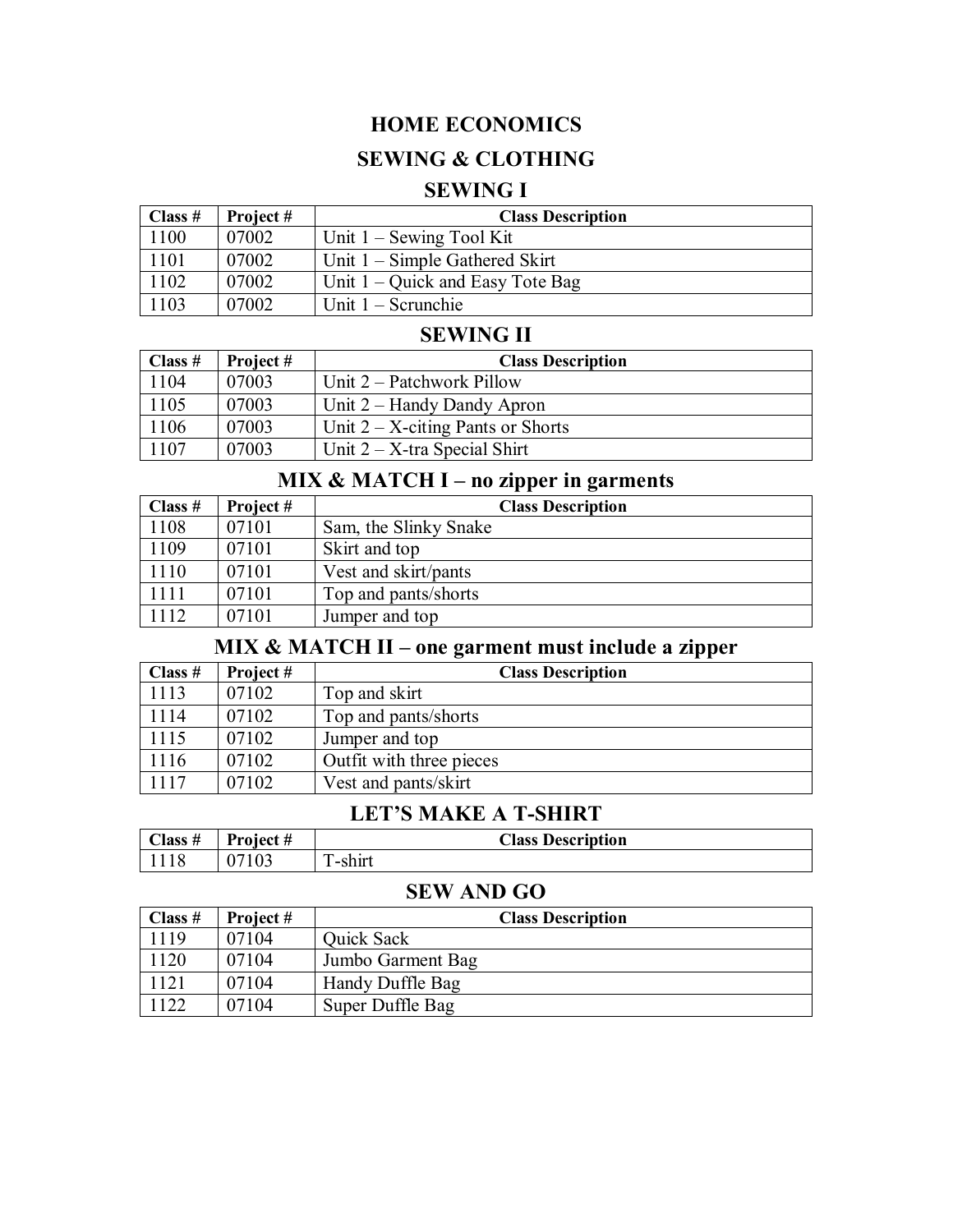## **CREATIVE TOUCHES**

| Class $#$ | Project # | <b>Class Description</b>                                 |
|-----------|-----------|----------------------------------------------------------|
| 1123      | 07105     | Embellished Shirt – denim, sweatshirt or t-shirt – using |
|           |           | techniques in project manual                             |
| 1124      | 07105     | <b>Embellished Jacket</b>                                |
| 1135      | 07105     | <b>Embellished Vest</b>                                  |
| 1126      | 07105     | <b>Embellished Pants</b>                                 |
| 1127      | 07105     | Accessories – decorated tote bag, shoes, hats or socks   |

#### **SENIOR CLOTHING CONSTRUCTION I - SENIOR LEVEL ONLY CASUAL WEAR**

| Class $#$ | Project# | <b>Class Description</b>                      |
|-----------|----------|-----------------------------------------------|
| 1128      | 07153    | Casual dress $-$ one or two piece             |
| 1129      | 07153    | Pants/slacks with blouse/shirt/top (2 pieces) |
| 1130      | 07153    | Shorts and blouse/shirt/top (2 pieces)        |
| 1131      | 07153    | Skirt and blouse/shirt/top (2 pieces)         |
| 1132      | 07153    | Jumper and blouse/shirt/top (2 pieces)        |
| 1133      | 07153    | Jumpsuit                                      |

#### **COORDINATES**

| Class $#$ | <b>Project</b> # | <b>Class Description</b>                                        |
|-----------|------------------|-----------------------------------------------------------------|
| 1134      | 07153            | Three (3) piece coordinates skirt/short/pants/vest/jacket/dress |
| 1135      | 07153            | Four (4) piece coordinates skirt/short/pants/vest/jacket/dress  |

#### **DRESS-UP ATTIRE**

| Class # | Project # | <b>Class Description</b>                         |
|---------|-----------|--------------------------------------------------|
| 1138    | 07153     | Dress (non-formal)                               |
| 1139    | 07153     | Suit – skirt/pant and jacket (at least 2 pieces) |
| 1140    | 07153     | Dress and jacket (2 pieces)                      |

# **FORMAL WEAR**

 $\overline{\phantom{0}}$ 

| Class $#$ | Project# | <b>Class Description</b>                 |
|-----------|----------|------------------------------------------|
| 1141      | 07153    | Prom dress or bridesmaid's dress (short) |
| 1142      | 07153    | Prom dress or bridesmaid's dress (long)  |
| 1143      | 07153    | Wedding dress                            |
| 1144      | 07153    | Tuxedo                                   |
| 1145      | 07153    | Cutaway coat and slacks                  |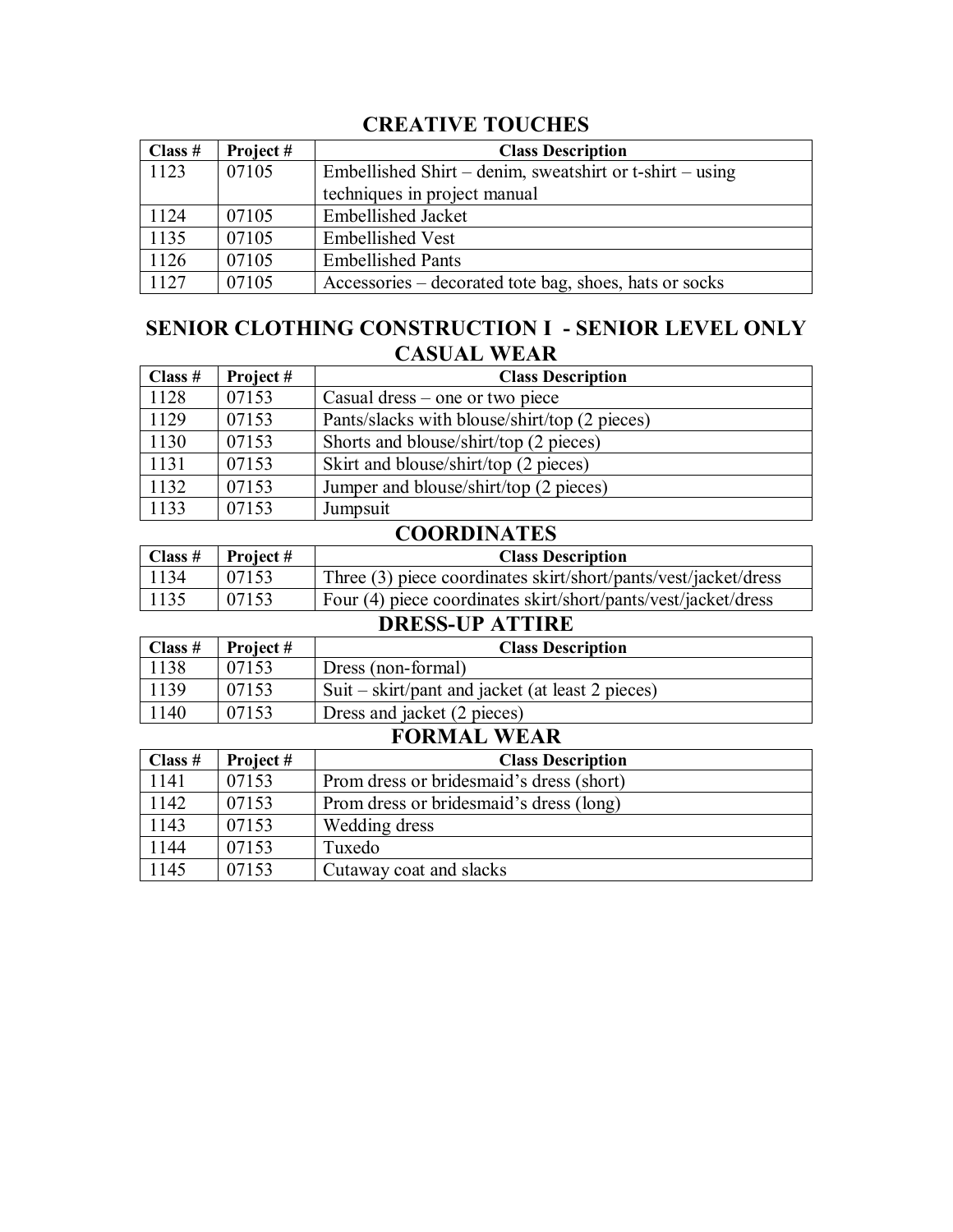## **SENIOR CLOTHING CONSTRUCTION II – SENIOR LEVEL ONLY CREATIVE DESIGN – all garments must be the original design or adaptation of the exhibitor**

| Class $#$ | Project # | <b>Class Description</b>                                    |
|-----------|-----------|-------------------------------------------------------------|
| 1146      | 07154     | Shirt/Blouse/Top                                            |
| 1147      | 07154     | Pants/Shorts/Skirt                                          |
| 1148      | 07154     | <b>Dress</b>                                                |
| 1149      | 07154     | Two-Piece Outfit – Shirt/Top/Jacket & Pants/Skirt           |
| 1150      | 07154     | Three-Piece Outfit – Jacket, blouse/shirt/top & Pants/Skirt |

#### **FASHION MAGIC – SENIOR LEVEL ONLY - PILOT PHASE I - WARDROBE PLANNING**

| $\vert$ Class # | Project #                        | <b>Class Description</b>              |  |
|-----------------|----------------------------------|---------------------------------------|--|
| 1164            | 07155                            | Planning Notebook & Clothing Ensemble |  |
| 1165            | 07155                            | Wardrobe Planning Exhibit             |  |
|                 | PHASE II - CLOTHING COORDINATION |                                       |  |

|                                                      | THE REPORTED VOORDENING |                                           |  |
|------------------------------------------------------|-------------------------|-------------------------------------------|--|
| Class $#$                                            | Project #               | <b>Class Description</b>                  |  |
| 1166                                                 | 07162                   | Coordination Notebook & Clothing Ensemble |  |
| 1167                                                 | 07162                   | <b>Clothing Coordination Exhibit</b>      |  |
| <b>PHASE III - FASHION CONSUMERISM &amp; CAREERS</b> |                         |                                           |  |
| Class $#$                                            | Project #               | <b>Class Description</b>                  |  |

| 1168 | 07161 | <b>Fashion Consumerism &amp; Careers Exhibit</b> |
|------|-------|--------------------------------------------------|

#### **SERGER SEWING**

| Class # | Project# | <b>Class Description</b>                                     |
|---------|----------|--------------------------------------------------------------|
| 1169    | 07158    | Tissue cover                                                 |
| 1170    | 07158    | Eyeglass case                                                |
| 1171    | 07158    | Book cover                                                   |
| 1172    | 07158    | Tote bag                                                     |
| 1173    | 07158    | T-shirt                                                      |
| 1174    | 07158    | Running shorts                                               |
| 1175    | 07158    | T-shirt dress                                                |
| 1176    | 07158    | Half slip                                                    |
| 1177    | 07158    | Fringed skirt and shawl (2 pieces)                           |
| 1178    | 07158    | Scarf                                                        |
| 1179    | 07158    | Set of four place mats and napkins                           |
| 1180    | 07158    | Advanced garment                                             |
|         |          |                                                              |
| 1181    | 07199    | Self-determined advanced Sewing & Clothing exhibit including |
|         |          | Self-Determined Project Record Sheet 300.SD.1                |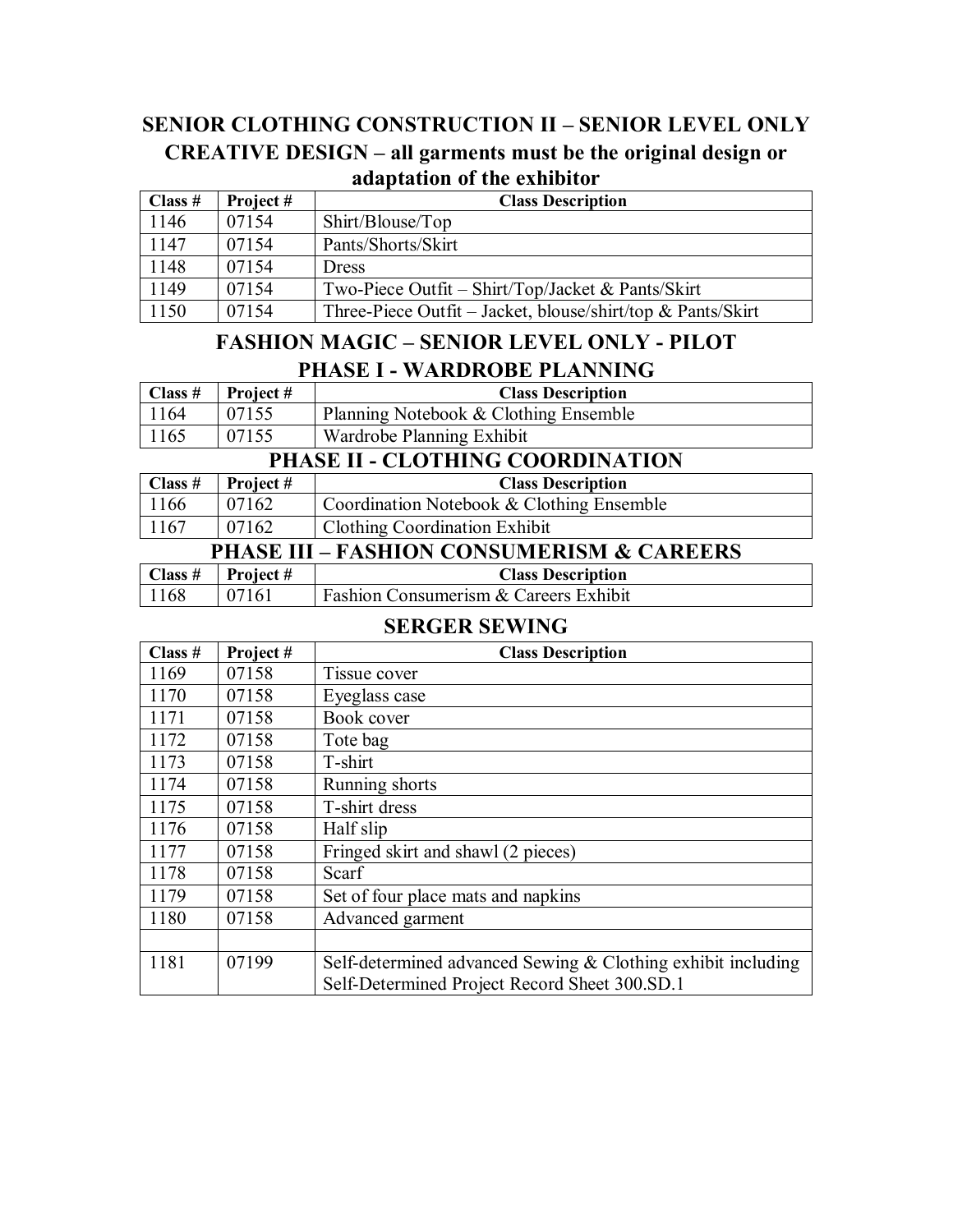| Class # | Project# | <b>Class Description</b>                                                                              |
|---------|----------|-------------------------------------------------------------------------------------------------------|
| 1182    | 06030    | Quick & Easy Throw                                                                                    |
| 1183    | 06030    | Rag Throw                                                                                             |
| 1184    | 06030    | Large Rag Quilt                                                                                       |
| 1185    | 06030    | Rail Fence Throw – quilted by member (tied, hand or machine<br>quilted)                               |
| 1186    | 06030    | Rail Fence Throw $-$ quilted by other                                                                 |
| 1187    | 06030    | Rail Fence Quilt - quilted by member (tied, hand or machine<br>quilted)                               |
| 1188    | 06030    | Rail Fence Quilt – quilted by other                                                                   |
| 1189    | 06030    | 9-Patch Throw - quilted by member (tied, hand or machine<br>quilted)                                  |
| 1190    | 06030    | 9-Patch Throw – quilted by other                                                                      |
| 1191    | 06030    | 9-Patch Quilt - quilted by member (tied, hand or machine<br>quilted)                                  |
| 1192    | 06030    | 9-Patch Quilt $-$ quilted by other                                                                    |
| 1193    | 06030    | Quick & Easy Pillowcase                                                                               |
| 1194    | 06030    | Rag Quilt Pillow                                                                                      |
| 1195    | 06030    | Rail Fence Pillow                                                                                     |
| 1196    | 06030    | 9-Patch Pillow                                                                                        |
| 1198    | 06039    | Self-determined advanced Quilting exhibit including Self-<br>Determined Project Record Sheet 300.SD.1 |

#### **QUILTING**

## **FOODS & NUTRITION ADVENTURES WITH FOODS**

| $\vert$ Class # | Project# | <b>Class Description</b>   |
|-----------------|----------|----------------------------|
| 1200            | 07380    | Trail Mix $(1/2$ pint jar) |
| 1201            | 07380    | Butterscotch Fingers (3)   |
| 1202            | 07380    | Oatmeal Cookies (3)        |
| 1203            | 07380    | Peanut Butter Cookies (3)  |
| 1204            | 07380    | Completed project workbook |

## **QUICK MEALS**

| Class $#$ | Project# | <b>Class Description</b>                                      |
|-----------|----------|---------------------------------------------------------------|
| 1205      | 07382    | Spicy Granola Cereal (1/2 pint jar)                           |
| 1206      | 07382    | Breakfast Bars $-$ (3)                                        |
| 1207      | 07382    | Oatmeal Applesauce Cookies $- (3)$                            |
| 1208      | 07382    | Menu for a day (mounted on firm paper $8\frac{1}{2}$ " x 11") |
| 1209      | 07382    | Completed project workbook                                    |

# **FOOD, FRIENDS & FUN**

| Class $#$ | Project# | <b>Class Description</b>                                          |
|-----------|----------|-------------------------------------------------------------------|
| 1210      | 07384    | Applesauce Oatmeal Muffins $-$ (3)                                |
| 1211      | 07384    | Plan a Party Guide (mounted on firm paper $8\frac{1}{2}$ " x 11") |
| 1212      | 07384    | Gift from the kitchen                                             |
| 1213      | 07384    | Completed project workbook                                        |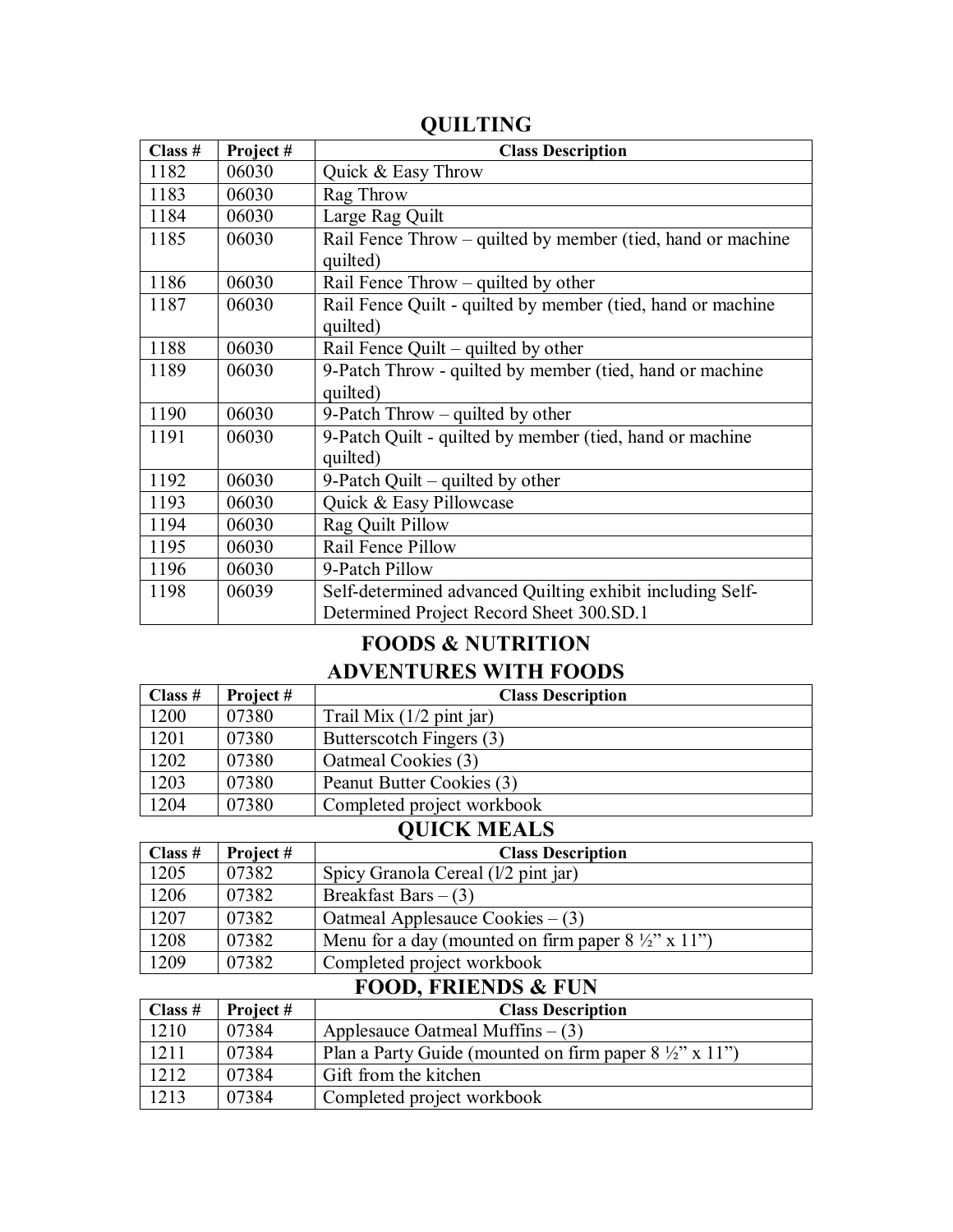## **OUTDOOR COOKING**

## **No actual food items will be accepted as an exhibit. OUTDOOR COOKING UNIT 1 – ON THE GRILL**

| Class # | Project #                                   | <b>Class Description</b>                                                                                                                                                                                      |  |
|---------|---------------------------------------------|---------------------------------------------------------------------------------------------------------------------------------------------------------------------------------------------------------------|--|
| 1214    | 07386                                       | Unit 1 - Outdoor Cooking - Gilling exhibit                                                                                                                                                                    |  |
| 1215    | 07386                                       | Unit 1 - Outdoor Cooking - Grilling Recipe (original or adapted<br>- mounted on firm paper $8\frac{1}{2}$ " x 11") and completed Meal<br>Planning Worksheet (pages 43-45) of the On the Grill project<br>book |  |
|         | <b>OUTDOOR COOKING UNIT 2 - GOING DUTCH</b> |                                                                                                                                                                                                               |  |

|         | $\sigma$ and $\sigma$ and $\sigma$ and $\sigma$ and $\sigma$ |                                                                       |  |
|---------|--------------------------------------------------------------|-----------------------------------------------------------------------|--|
| Class # | Project #                                                    | <b>Class Description</b>                                              |  |
| 1217    | 07387                                                        | Unit 2 - Outdoor Cooking – Dutch Oven exhibit                         |  |
| 1218    | 07387                                                        | Unit 2 - Outdoor Cooking Dutch Oven Recipe (original or               |  |
|         |                                                              | adapted - mounted on firm paper $8\frac{1}{2}$ " x 11") and completed |  |
|         |                                                              | Meal Planning Worksheet (pages 20-22) of the Going Dutch              |  |
|         |                                                              | project book                                                          |  |

## **SUPER SNACKING**

| Class $#$ | Project # | <b>Class Description</b>                                    |
|-----------|-----------|-------------------------------------------------------------|
| 1225      | 07257     | Super Snacking exhibit                                      |
| 1226      | 07257     | Completed project book                                      |
|           |           |                                                             |
| 1230      | 07399     | Self-determined advanced Food & Nutrition exhibit including |
|           |           | Self-Determined Project Record Sheet 300.SD.1               |

#### **BAKING**

#### **All baking exhibits must be made using the recipes provided. BAKING I**

| Class $#$           | Project # | <b>Class Description</b>                   |  |
|---------------------|-----------|--------------------------------------------|--|
| 1300                | 07280     | Three (3) Biscuits                         |  |
| 1301                | 07280     | Three (3) Plain Muffins                    |  |
| 1302                | 07280     | Three (3) Chocolate Chip Cookies           |  |
| 1303                | 07280     | Three (3) Ginger Cookies                   |  |
| 1304                | 07280     | Three (3) Snickerdoodles                   |  |
| 1305                | 07280     | Three (3) Plain Brownies – 2" x 2" squares |  |
| DAIZINI <i>o</i> II |           |                                            |  |

**BAKING II**

| Class $#$ | Project# | <b>Class Description</b>                                          |
|-----------|----------|-------------------------------------------------------------------|
| 1306      | 07282    | Banana Nut Bread – one loaf                                       |
| 1307      | 07282    | Zucchini Bread – one loaf                                         |
| 1308      | 07282    | Three (3) Brown Sugar Nut Cookies                                 |
| 1309      | 07282    | Three (3) Jam Thumbprint Cookies                                  |
| 1310      | 07282    | Three (3) Strawberry Scones                                       |
| 1311      | 07282    | Cornbread – two $3" \times 3"$ squares                            |
| 1312      | 07282    | Three (3) Hidden Veggie Muffins                                   |
| 1313      | 07282    | Fruit-Filled Coffee Cake – any fruit in recipe (two $3''$ x $3''$ |
|           |          | squares)                                                          |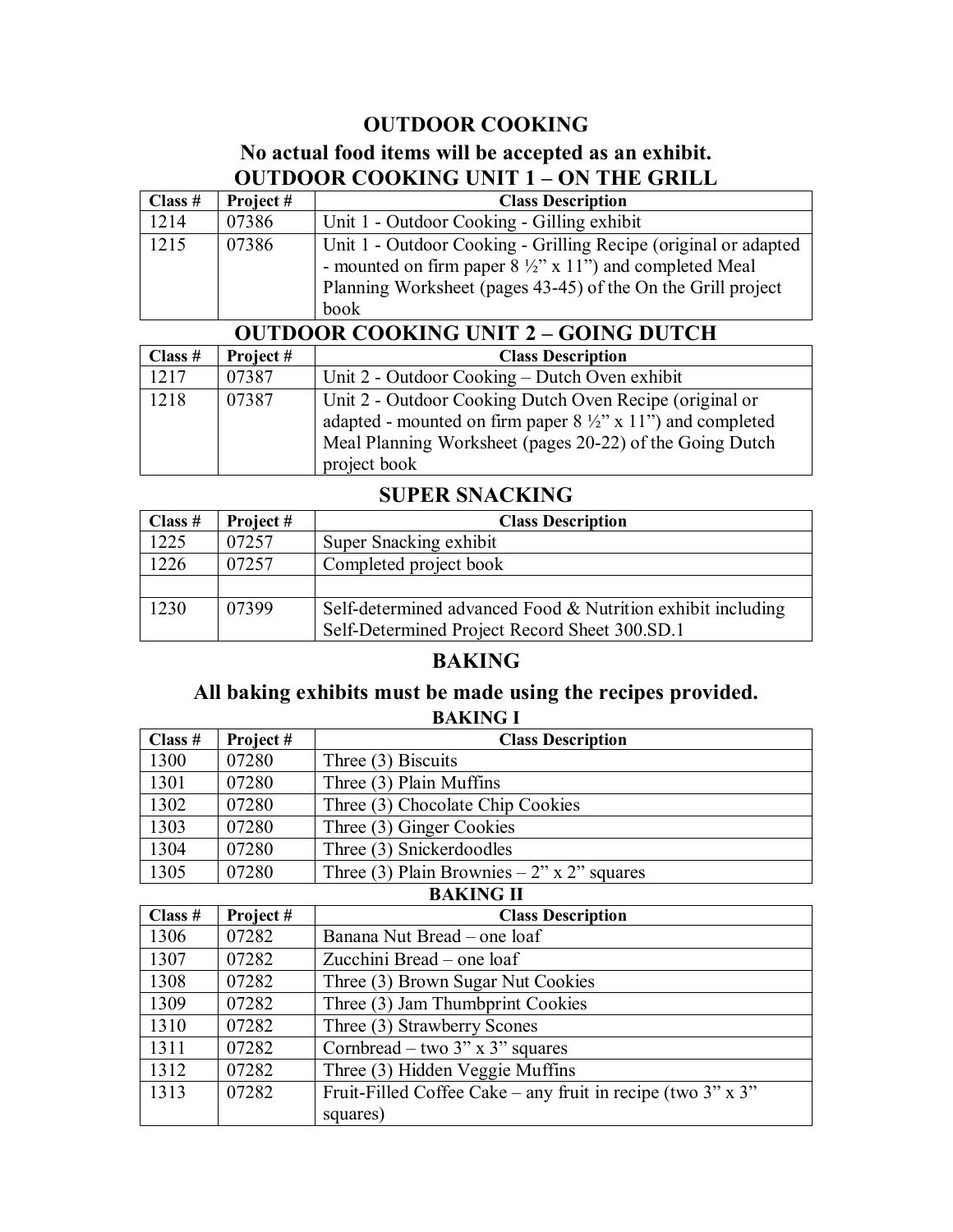#### **BREADS**

| Class $#$ | Project # | <b>Class Description</b>                                              |
|-----------|-----------|-----------------------------------------------------------------------|
| 1315      | 07284     | Three $(3)$ cinnamon rolls – (iced)                                   |
| 1316      | 07284     | Three (3) whole wheat refrigerator rolls                              |
| 1317      | 07284     | One (1) 9x5 loaf white yeast bread                                    |
| 1318      | 07284     | Three $(3)$ crescent rolls                                            |
| 1319      | 07284     | Three (3) Angel biscuits                                              |
| 1320      | 07284     | One $(1)$ loaf or three $(3)$ rolls of any other specialty bread from |
|           |           | project                                                               |

#### **PASTRIES & PIES**

| Class $#$ | Project # | <b>Class Description</b>                       |
|-----------|-----------|------------------------------------------------|
| 1325      | 07286     | One 8" or 9" double crust peach or apricot pie |
| 1326      | 07286     | One 8" or 9" double crust berry pie            |
| 1327      | 07286     | Two fruit-filled turnovers or empanadas        |
| 1328      | 07286     | One 8" or 9" double crust apple pie            |

#### **CAKES**

| Class $#$ | Project# | <b>Class Description</b>                                  |
|-----------|----------|-----------------------------------------------------------|
| 1330      | 07300    | One 8" or 9" Round Yellow Cake, unfrosted                 |
| 1331      | 07300    | White or Yellow Two Layer Cake with Butter Cream Frosting |
| 1332      | 07300    | Chocolate Two Layer Cake with Chocolate Butter Cream      |
|           |          | Frosting                                                  |
| 1333      | 07300    | Sponge Cake – unfrosted                                   |
| 1334      | 07300    | Angel Food Cake - unfrosted                               |
| 1335      | 07300    | Pound Cake – unfrosted                                    |
| 1336      | 07300    | German Chocolate Cake                                     |
| 1337      | 07300    | Jelly Roll                                                |
| 1338      | 07300    | Apple Bundt Cake - unfrosted                              |

**CAKE DECORATING – all entries must be real cakes (no forms or foam) and will be cut and tasted for judging.**

**CAKE DECORATING UNITS 1-3: Royal icing or Fondant cannot be used as a base frosting in these units.**

| Class # | Project#                         | <b>Class Description</b>                                           |  |
|---------|----------------------------------|--------------------------------------------------------------------|--|
| 1340    | 07301                            | Unit 1 - One decorated single layer cake $-8$ " or 9" round,       |  |
|         |                                  | square or 9x13 using edible decorations, no decorator tips,        |  |
|         |                                  | character pans or cut up cakes                                     |  |
| 1341    | 07301                            | Unit $2$ – One decorated single layer cake using the writing, leaf |  |
|         |                                  | and star tips                                                      |  |
| 1342    | 07301                            | Unit $3$ – One decorated two-layered cake using $3-5$ tips         |  |
|         |                                  | including the writing, leaf and star tips in decorating, a side    |  |
|         |                                  | border and demonstrate figure piping                               |  |
|         | <b>CAKE DECORATING UNITS 4-6</b> |                                                                    |  |

|      | $\vert$ Class # $\vert$ Project # | <b>Class Description</b>                                    |
|------|-----------------------------------|-------------------------------------------------------------|
| 1343 | 07302                             | One decorated character cake which resembles the shape of a |
|      |                                   | character or object made without cutting.                   |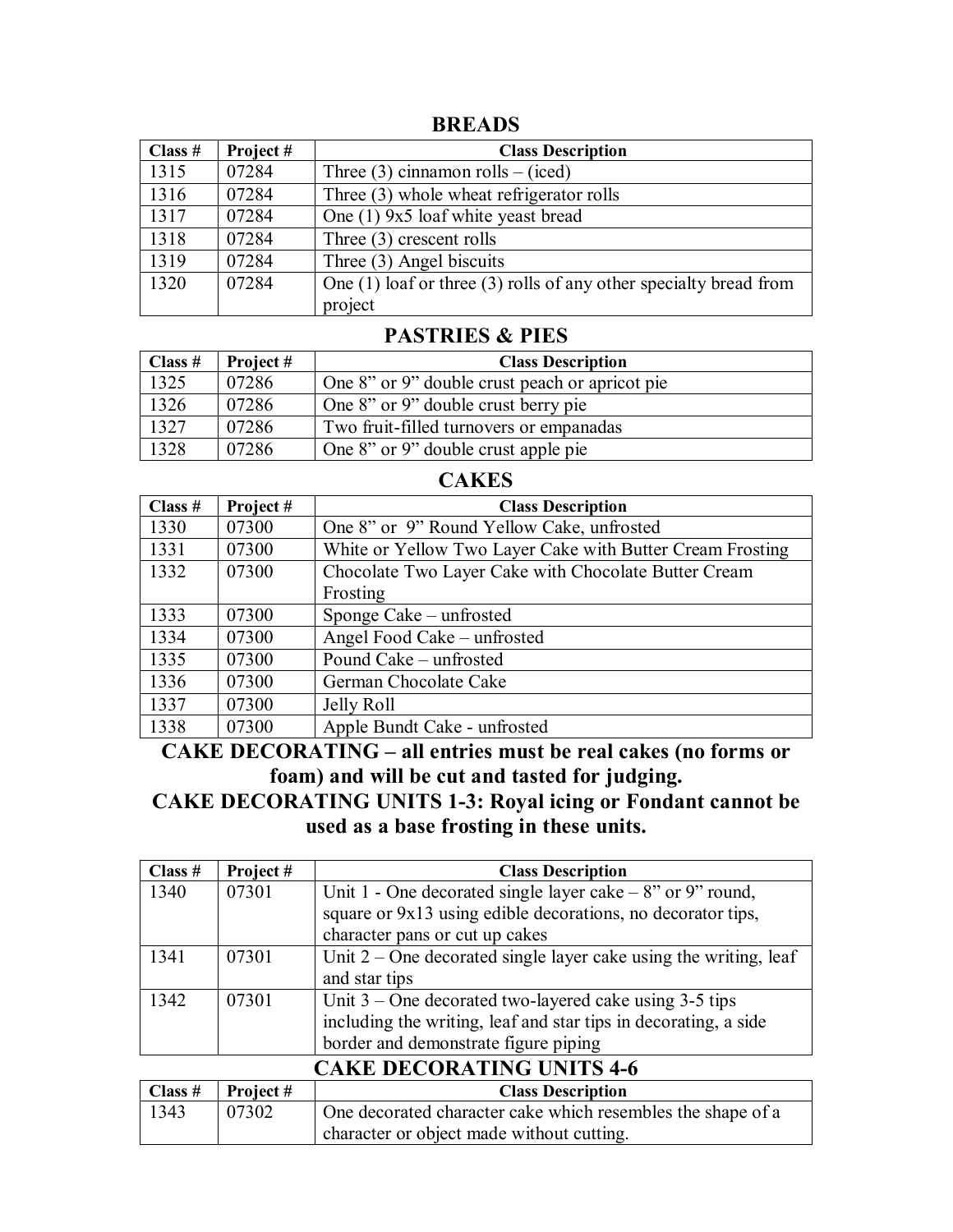| 1344 | 07302 | Three (3) decorated cupcakes of a similar design or theme.       |
|------|-------|------------------------------------------------------------------|
| 1345 | 07302 | Character or design using a single layer of cupcakes on one      |
|      |       | cake board no larger than 9"x13"                                 |
| 1346 | 07302 | One decorated cut-up cake using three different types of tips    |
|      |       | (frosting, edible materials – including royal icing and fondant  |
|      |       | are allowed) (internal non-edible supports allowed, but must not |
|      |       | show.)                                                           |

| <b>CAKE DECORATING UNITS 7-9</b> |          |                                                               |  |
|----------------------------------|----------|---------------------------------------------------------------|--|
| Class $#$                        | Project# | <b>Class Description</b>                                      |  |
| 1347                             | 07303    | One two-layer 8", 9" or 10" cake using a minimum of one flat  |  |
|                                  |          | surface flower, one flower made on a flat flower nail, one    |  |
|                                  |          | border and one side trim.                                     |  |
| 1348                             | 07303    | One decorated two-layer 8", 9" or 10" round or square cake    |  |
|                                  |          | using fondant and gum paste decorations as well as any skills |  |
|                                  |          | from Units 3-7.                                               |  |
| 1349                             | 07303    | One decorated two layer 8", 9" or 10" cake using string work  |  |
|                                  |          | and flower(s) made on a lilly flower nail and border.         |  |

|           | <b>CAKE DECORATING UNITS 10-12 - SENIOR ONLY</b> |                                                                   |  |
|-----------|--------------------------------------------------|-------------------------------------------------------------------|--|
| Class $#$ | Project#                                         | <b>Class Description</b>                                          |  |
| 1350      | 07304                                            | One decorated cake of three or more tiers of graduated sizes,     |  |
|           |                                                  | using supports and separator plates. Pillars may be used, but are |  |
|           |                                                  | not required. A border is required.                               |  |
| 1351      | 07304                                            | One molded or shaped object may be on a decorated cake or an      |  |
|           |                                                  | independent display in a case (no larger than 10 inches) to       |  |
|           |                                                  | protect the item from harm.                                       |  |
| 1352      | 07304                                            | One detailed notebook describing your cake decorating project     |  |
|           |                                                  | including goals, plans, accomplishments, evaluation (pg 24-28)    |  |
|           |                                                  | and photos.                                                       |  |
|           |                                                  |                                                                   |  |
| 1360      | 07299                                            | Self-determined advanced Baking exhibit including Self-           |  |
|           |                                                  | Determined Project Record Sheet 300.SD.1                          |  |

# **DAIRY FOOD**

# **MILK – UNIT I**

| $\vert$ Class #            | Project# | <b>Class Description</b>                                        |
|----------------------------|----------|-----------------------------------------------------------------|
| 1400                       | 07310    | Buttermilk Cornbread - one 3" piece                             |
| 1401                       | 07310    | Three (3) Oatmeal Cookies                                       |
| 1402                       | 07310    | Unit I - Milk Exhibit (No actual food items will be accepted as |
|                            |          | an exhibit.)                                                    |
| <b>ICE CREAM - UNIT II</b> |          |                                                                 |

| 198 SIMBOT<br>. |           |                                                           |
|-----------------|-----------|-----------------------------------------------------------|
| $\vert$ Class # | Project # | <b>Class Description</b>                                  |
| 1403            | 07312     | Granola Cookies (3)                                       |
| 1404            | 07312     | Unit II - Ice Cream Exhibit (No actual food items will be |
|                 |           | accepted as an exhibit.)                                  |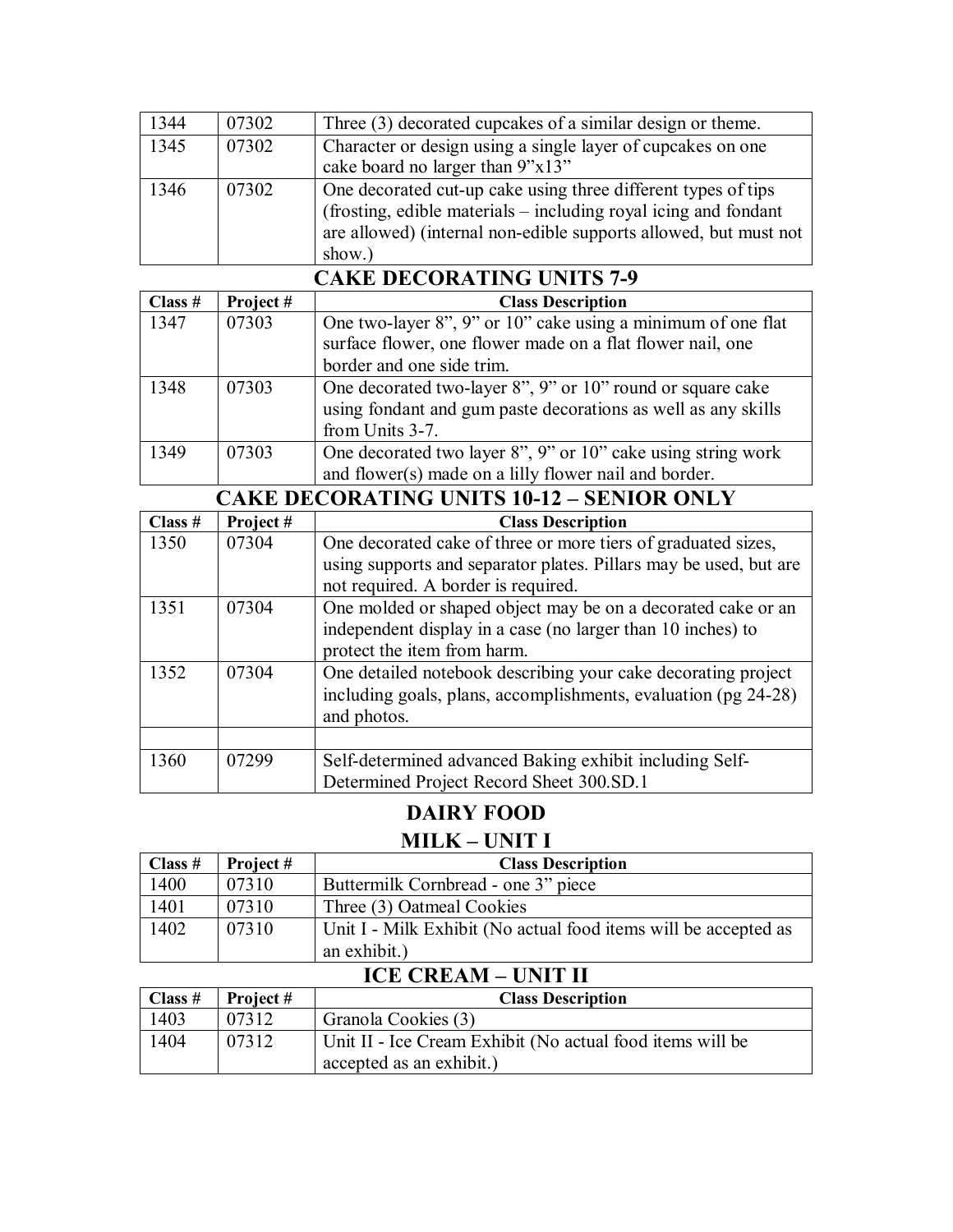## **CHEESE – UNIT III**

| Class $#$ | Project # | <b>Class Description</b>                                                                           |
|-----------|-----------|----------------------------------------------------------------------------------------------------|
| 1405      | 07314     | Cheese sticks                                                                                      |
| 1406      | 07314     | Unit III - Cheese Exhibit (No actual food items will be accepted<br>as an exhibit.)                |
| 1407      | 07319     | Self-determined advanced Dairy exhibit including Self-<br>Determined Project Record Sheet 300.SD.1 |

# **FOOD PRESERVATION**

## **FREEZING**

| Class # | Project # | <b>Class Description</b>                                                 |
|---------|-----------|--------------------------------------------------------------------------|
| 1500    | 07401     | Home Freezer Inventory Record $(8 \frac{1}{2}$ " x 11") and completed    |
|         |           | page 34 of the Freezing project book                                     |
| 1501    | 07401     | Menu Plan for three (3) meals, using frozen foods from your              |
|         |           | freezer inventory (8 $\frac{1}{2}$ " x 11") and completed page 36 of the |
|         |           | Freezing project book                                                    |
| DRVINC  |           |                                                                          |

| IJK Y LINUT |                                                                                       |  |
|-------------|---------------------------------------------------------------------------------------|--|
| Project#    | <b>Class Description</b>                                                              |  |
| 07403       | Poster to which two (2) samples of different dried fruits are                         |  |
|             | attached. Each sample should be in a small zip-top plastic bag                        |  |
|             | (for display purposes only) and should contain approximately $\frac{1}{4}$            |  |
|             | cup of dried fruit. Label each fruit sample with drying method                        |  |
|             | used and date prepared.                                                               |  |
| 07403       | Poster to which two (2) samples of different fruit or                                 |  |
|             | fruit/vegetable leathers are attached. Each sample should be in                       |  |
|             | a small zip-top plastic bag (for display purposes only) and                           |  |
|             | should contain a strip or square of fruit leather approximately                       |  |
|             | 16 square inches $(4" \times 4" \text{ or } 2" \times 8")$ . Label each fruit leather |  |
|             | with drying method used and date prepared.                                            |  |
| 07403       | Poster to which two (2) samples of different dried vegetables                         |  |
|             | are attached. Each sample should be in a small zip-top plastic                        |  |
|             | bag (for display purposes only) and should contain                                    |  |
|             | approximately $\frac{1}{4}$ cup of dried vegetables. Label each fruit                 |  |
|             | sample with drying method used and date prepared.                                     |  |
| 07403       | Poster to which two (2) samples of different dried herbs are                          |  |
|             | attached. Each sample should be in a small zip-top plastic bag                        |  |
|             | (for display purposes only) and should contain approximately $\frac{1}{4}$            |  |
|             | cup of dried herbs (leaves only, no stems, whole, chopped or                          |  |
|             | crumbled.) Label each herb sample with drying method used                             |  |
|             | and date prepared.                                                                    |  |
|             |                                                                                       |  |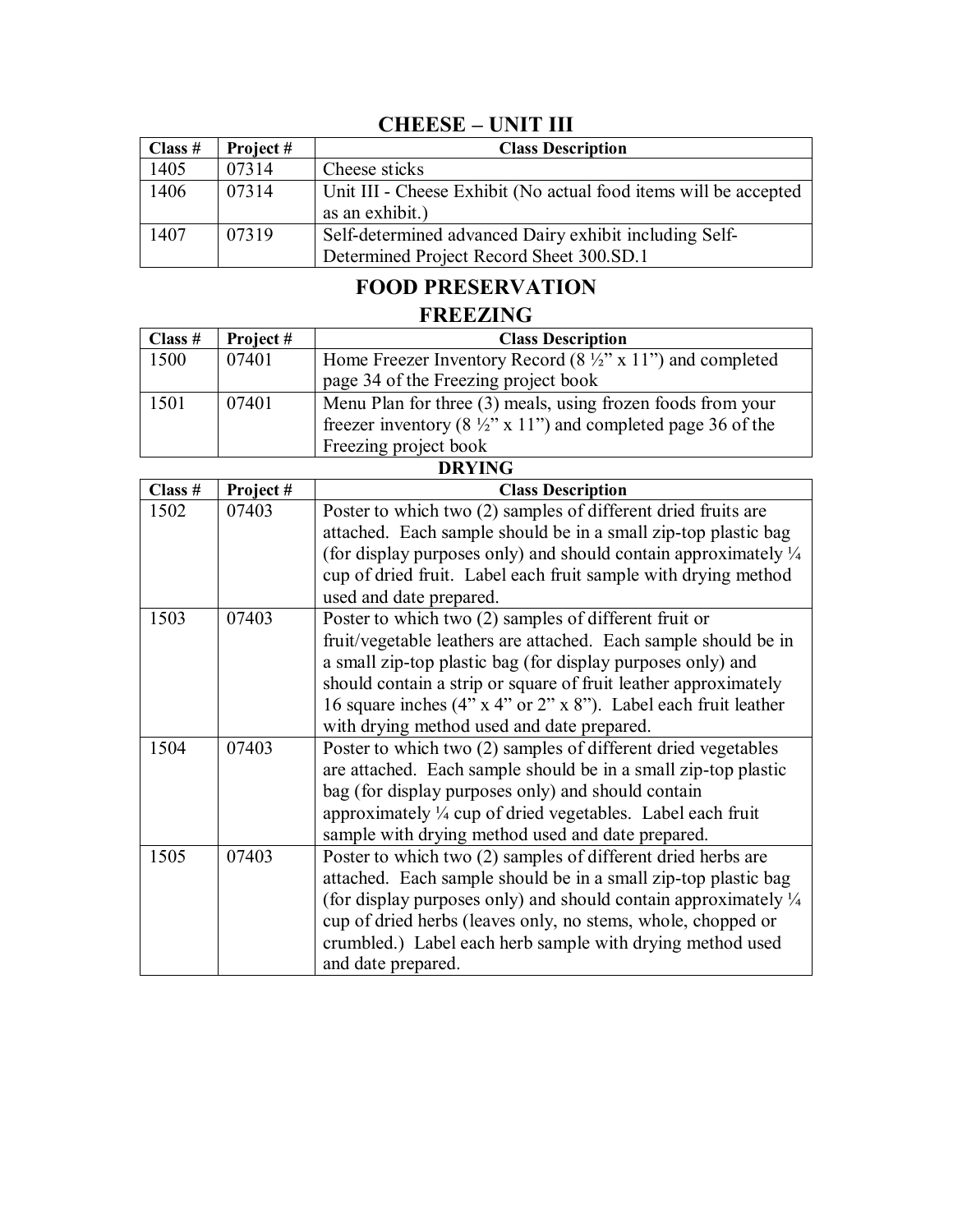**BOILING WATER BATH CANNING - All canning exhibits must be labelled with Name of Product, Date and Processing information. Recipes used must be the ones supplied by the project, making sure that processing times are adjusted for your altitude! \*Exception- you may use the recipe of your choice for any variety or jelly or jam and no sugar jam or jelly.**

|         | <b>THEFT OF TATT</b> |                                                   |  |
|---------|----------------------|---------------------------------------------------|--|
| Class # | Project#             | <b>Class Description</b>                          |  |
| 1506    | 07405                | One (1) jar Pickle Relish                         |  |
| 1507    | 07405                | One (1) jar Bread & Butter Pickles                |  |
| 1508    | 07405                | One (1) jar Fresh Pack Dill Pickles               |  |
| 1509    | 07405                | One (1) jar Tomatoes, in juice                    |  |
| 1510    | 07405                | One (1) jar Tomato Salsa                          |  |
| 1511    | 07405                | One (1) jar Peaches, Apricots Nectarines or Pears |  |
| 1512    | 07405                | One (1) jar Berries                               |  |
| 1513    | 07405                | One $(1)$ jar Cherries                            |  |
| 1514    | 07405                | One (1) jar Any variety jelly*                    |  |
| 1515    | 07405                | One (1) jar Any variety jam*                      |  |
| 1516    | 07405                | One $(1)$ jar no sugar jam or jelly*              |  |

**PRESSURE CANNING - All canning exhibits must be labelled with Name of Product, Date and Processing information. Recipes used must be the ones supplied by the project, making sure that processing times are adjusted for your altitude!**

| Class $#$ | Project# | <b>Class Description</b>                 |
|-----------|----------|------------------------------------------|
| 1517      | 07407    | One (1) jar Canned Green Beans           |
| 1518      | 07407    | One (1) jar Chile Peppers                |
| 1519      | 07407    | One (1) jar Corn, Whole Kernel           |
| 1520      | 07407    | One (1) jar Carrots                      |
| 1521      | 07407    | One (1) jar Green Peas                   |
| 1522      | 07407    | One (1) jar Spaghetti Sauce without Meat |
| 1523      | 07407    | One (1) jar Dried Beans or Peas          |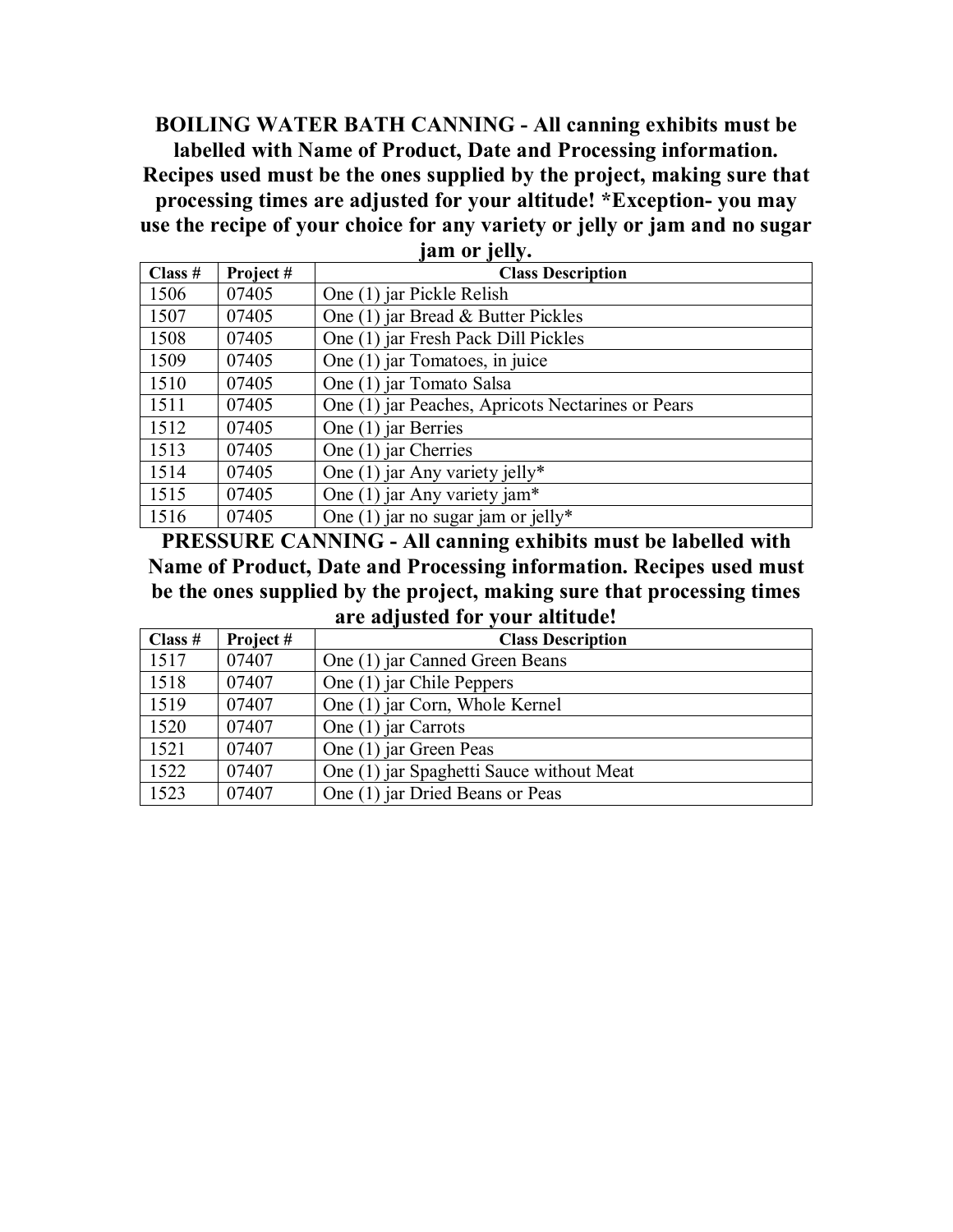# **CONSUMER EDUCATION & HOME MANAGEMENT HOUSING & INTERIOR DESIGN – UNIT I**

| Class $#$ | Project# | <b>Class Description</b>                                                      |
|-----------|----------|-------------------------------------------------------------------------------|
| 1600      | 07501    | <b>Stenciled Item</b>                                                         |
| 1601      | 07501    | <b>Framed Fabric</b>                                                          |
| 1602      | 07501    | Simple Covered Can                                                            |
| 1603      | 07501    | <b>Advanced Covered Can</b>                                                   |
| 1604      | 07501    | Mini-Tack Board                                                               |
| 1605      | 07501    | <b>Mounted Poster</b>                                                         |
| 1606      | 07501    | Covered Box                                                                   |
| 1607      | 07501    | Covered Brick Doorstop/Bookends                                               |
| 1608      | 07501    | Article for Living Room – with an $8\frac{1}{2}$ x 11 sheet detailing         |
|           |          | techniques used, skills learned and purpose of item                           |
| 1609      | 07501    | Article for Bedroom – with an $8\frac{1}{2} \times 11$ sheet detailing        |
|           |          | techniques used, skills learned and purpose of item                           |
| 1610      | 07501    | Article for Kitchen – with an $8\frac{1}{2} \times 11$ sheet detailing        |
|           |          | techniques used, skills learned and purpose of item                           |
| 1611      | 07501    | Article for Bathroom – with an $8\frac{1}{2}$ x 11 sheet detailing            |
|           |          | techniques used, skills learned and purpose of item                           |
| 1612      | 07501    | Article for Specialty Room – with an $8\frac{1}{2} \times 11$ sheet detailing |
|           |          | techniques used, skills learned and purpose of item                           |
| 1613      | 07509    | Self-determined advanced Housing/Interior Design exhibit                      |
|           |          | including Self-Determined Project Record Sheet 300.SD.1                       |

# **HELPFUL, HANDY HOME HOW 2's**

| Class # | Project # | <b>Class Description</b>                               |
|---------|-----------|--------------------------------------------------------|
| 1650    | 07530     | Helpful, Handy Home How 2's Poster                     |
| 1651    | 07530     | Photo Journal of a Home Repair Project                 |
| 1652    | 07530     | Self-determined advanced Helpful, Handy Home how 2's   |
|         |           | exhibit including Self-Determined Project Record Sheet |
|         |           | 300.SD.1                                               |

## **CONSUMER EDUCATION**

| Class # | Project # | <b>Class Description</b>                                   |
|---------|-----------|------------------------------------------------------------|
| 1700    | 07551     | Consumer Savvy Level I Exhibit                             |
| 1701    | 07552     | Consumer Savvy Level II Exhibit                            |
| 1702    | 07553     | Consumer Savvy Level III Exhibit                           |
| 1703    | 07559     | Self-determined advanced Home Management & Consumer        |
|         |           | Education exhibit including Self-Determined Project Record |
|         |           | Sheet 300.SD.1                                             |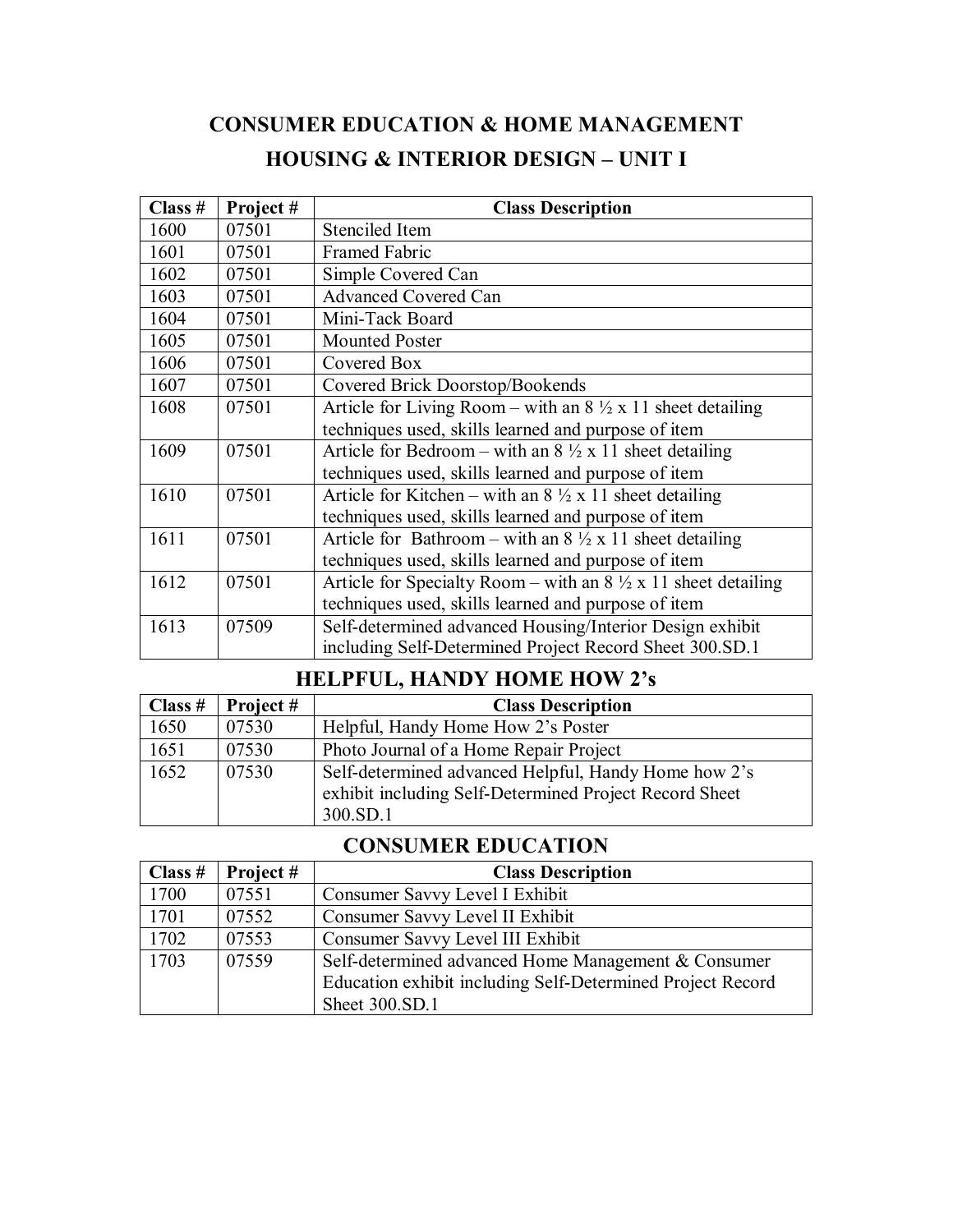## **ARTS & CRAFTS**

## **ARTS**

| Class $#$ | Project # | <b>Class Description</b>                              |
|-----------|-----------|-------------------------------------------------------|
| 1800      | 07659     | Self-determined advanced Arts exhibit including Self- |
|           |           | Determined Record Sheet 300.SD.1                      |
|           |           | *items such as paintings, sketches, sculpture, etc.   |

## **CRAFTS**

| Class # | Project # | <b>Class Description</b>                                 |
|---------|-----------|----------------------------------------------------------|
| 1801    | 07659     | Self-determined advanced Crafts exhibit including Self-  |
|         |           | Determined Record Sheet 300.SD.1                         |
|         |           | *other handmade craft items not appropriate in any other |
|         |           | category                                                 |

## **HOBBY CRAFTS**

| Class $#$ | <b>Project</b> # | <b>Class Description</b>                                      |
|-----------|------------------|---------------------------------------------------------------|
| 1802      | 07659            | Self-determined advanced Hobby Crafts exhibit including Self- |
|           |                  | Determined Record Sheet 300.SD.1                              |
|           |                  | *other craft kit items (models, construction bocks, etc.) not |
|           |                  | appropriate in any other category                             |